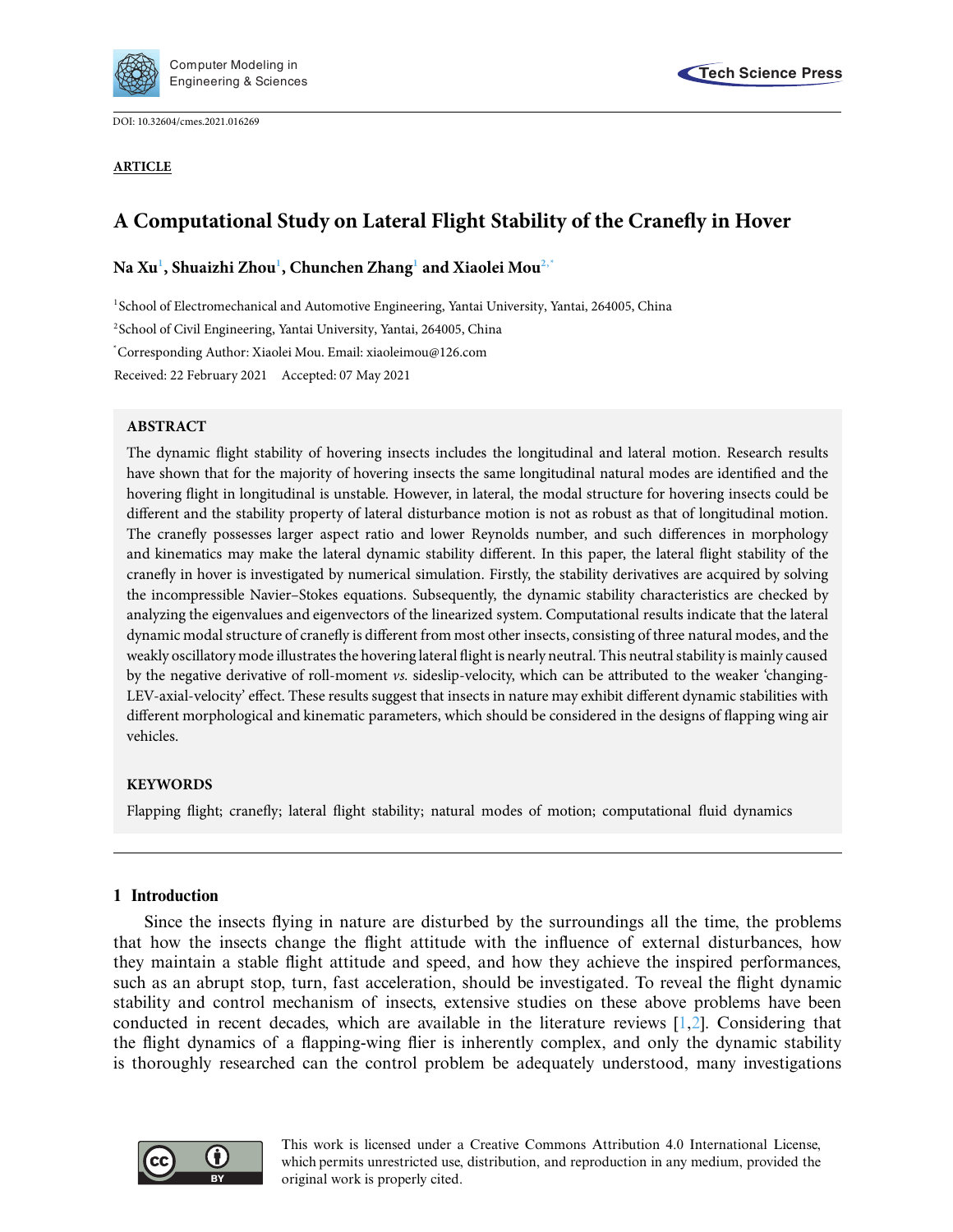mainly focused on dynamic flight stability to examine the stability derivatives, dynamic modal structure and quantitative stability properties  $[3-13]$  $[3-13]$ .

In the above investigations  $[3-13]$  $[3-13]$ , with the averaged model widely employed, the flapping-wing fliers are approximately treated as rigid bodies with six degrees of freedom (6-DOF), the equations of motion of which are similar to the conventional aircraft; then using the linear theory, the disturbed flight in the longitudinal and lateral direction are treated separately after decoupling, and in turn, the stability of the flapping-wing systems could be checked by techniques of eigenvalue and eigenvector analyses. The disturbed flight includes longitudinal and lateral motion, and only both longitudinal and lateral dynamics are figured out can the stability characteristics of insects be known.

During the past two decades, many research work, employing different aerodynamic models, the CFD method or the quasi-steady model, have been concentrated on the longitudinal dynamic stability  $[4-6,9,10,12,13]$  $[4-6,9,10,12,13]$  $[4-6,9,10,12,13]$  $[4-6,9,10,12,13]$  $[4-6,9,10,12,13]$  $[4-6,9,10,12,13]$  $[4-6,9,10,12,13]$  for several hovering insects (e.g., bumblebee, hoverfly, dronefly, cranefly, fruitfly, stalk-eyed fly, hawkmoth and mosquito) and the literatures reported that three longitudinal natural modes (two stable subsidence modes and one unstable oscillatory mode) in hover were identified, thus the hovering flight in longitudinal was unstable. In addition, the conclusions of longitudinal dynamic stability mentioned above were consistent, although the mass of research objects ranged from 1 to 1648 mg and wing-beat frequency from 26 to 800 Hz  $[2,13,14]$  $[2,13,14]$  $[2,13,14]$ . With the wider range of weight and wing-beat frequency, the longitudinal dynamic stability characteristics mentioned above may represent those of the majority of insects.

Researches on lateral dynamic stability of several hovering insects were carried out gradually, and all the literatures pointed out the lateral disturbed flight was composed of three natural modes of motion. However, the modal structure of lateral motion for different hovering insects is not exactly the same. The works in Zhang et al.  $[8]$  $[8]$  and Xu et al.  $[11,15]$  $[11,15]$  $[11,15]$  reported that the lateral motion of hovering insects (dronefly, hoverfly and bumblebee) was unstable, due to the divergence mode; and works in Faruque et al. [\[7\]](#page-15-13), Cheng et al. [\[9\]](#page-15-6) and Kim et al.  $[12]$  $[12]$ showed that all the natural modes of hovering insects (fruitfly, hawkmoth, stalk-eyed fly and bumblebee) in lateral were stable. Hereafter, the study on the lateral dynamic stability of hovering honeybee [\[16\]](#page-15-14) pointed that the lateral disturbed motion consisted of a nearly neutrally stable oscillatory mode and two stable subsidence modes, hence the flight was neutrally stable. The difference in the modal structure of lateral motion could be attributed to the different sign of the derivative of roll moment *vs.* sideslip velocity [\[11](#page-15-11)[,12](#page-15-8)[,16\]](#page-15-14) (hereafter called as roll-moment/sideslipvelocity derivative). Contributions on the generation of the roll-moment/sideslip-velocity derivative included two flow effects: 'changing-relative-velocity' effect and 'changing-LEV-axial-velocity' effect (hereafter abbreviated as CRV-effect and CLV-effect), and the relative sizes of which determined the sign of the derivative  $[11, 15, 16]$  $[11, 15, 16]$ .

As noted above, the researches on longitudinal dynamics in hover cover many kinds of insects, additionally with various aspect ratios (*AR*, the ratio of wing length to mean chord length), and the longitudinal dynamic stability characteristics mentioned are similar. However, the rollmoment/sideslip-velocity derivative could be affected by certain parameters, e.g., the location of the CG (the center of gravity), the stroke plane angle  $[15,16]$  $[15,16]$  $[15,16]$ . In addition, the recent study  $[17]$  $[17]$ pointed out the wing-wing interaction had influence on the roll-moment/sideslip-velocity derivative and the contralateral wing stabilized the hovering hawkmoth in lateral. In other words, the lateral stability, which may have different modal structure, is not as robust as that of longitudinal. Furthermore, the insects considered in the studies of lateral dynamic stability are mostly with moderate aspect ratios  $(AR = 2-4)$ , excluding the insects with a relatively large aspect ratio.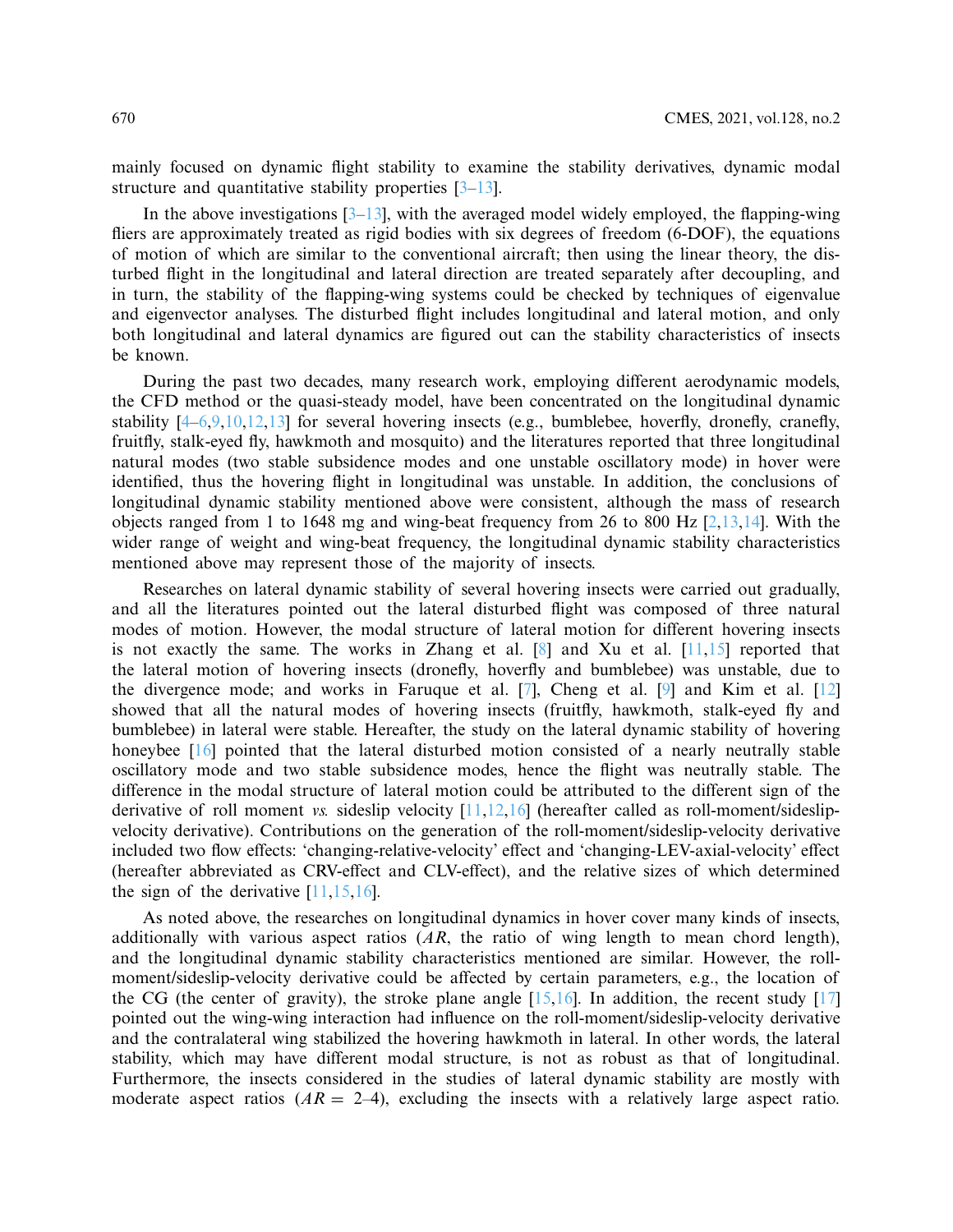Researches have showed that the change in *AR* have the influence on the flow structure of the rotating and flapping wings  $[18–20]$  $[18–20]$  and hence the aerodynamic forces acting on the wings. This situation may have impact on the aerodynamics of insects with a relatively large aspect ratio in disturbed flight, especially the roll-moment/sideslip-velocity derivative that can result in the lateral stability changing. For some insects, even without the wing-wing interaction, the CLV-effect may decrease due to a relatively large aspect ratio, and the relative size of roll moments produced by the two flow effects involved above which have opposite signs accordingly changed, and hence the negative roll-moment/sideslip-velocity derivative and the flight stability would become different. Recently, Liu et al. [\[13\]](#page-15-3) have discussed the dynamic stability of mosquitoes in hover of which the aspect ratio is indeed relatively large  $(AR = 5)$ , and the results showed that the dynamic modal structure of mosquitoes is similar to that of other insects, such as bumblebee and hoverfly. However, the mosquitos used different mechanisms to generate aerodynamic forces due to the rather short stroke amplitude [\[14\]](#page-15-9), while much more insects considered above mainly use the same delayed-stall mechanism. Among the insects studied above, the cranefly has a relatively large aspect ratio  $(AR = 5.5)$  and also use the delayed-stall mechanism. From the foregoing discussion, it is meaningful to investigate the lateral dynamic stability of hovering cranefly to see whether or not it has similar dimensionless stability derivatives and dynamic modal structure with other insects.

In this paper, taking a model cranefly in hover as the research object, numerical research on its lateral dynamic stability is conducted. First, the incompressible Navier-Stokes equations are solved to acquire the stability derivatives, and then the eigenvalues and eigenvectors of the system matrix are derived to characterize the lateral dynamics. The analysis results verify the previous hypothesis: the roll-moment/sideslip-velocity derivative of the model cranefly is negative and a different dynamic modal structure from most other insects is identified.

#### **2 Materials and Methods**

#### *2.1 Morphology and Kinematics*

In this study, the cranefly *Tipula obsoleta* is conducted as the research target based on measurement data [\[21\]](#page-16-3), the total weight of the cranefly  $m = 11.4$  *mg* and the mass fraction of one wing of the total weight  $\hat{m}_w = 2.14\%$ . The major morphological parameters of wings and body are detailed in [Tab. 1.](#page-2-0) For wings,  $R$  denotes the wing length,  $\overline{c}$  denotes the mean chord of one wing, the aspect ratio of one wing AR equals to  $R/\overline{c}$ , the radius  $\hat{r}_2$  represents the ratio of the second moment of wing area to wing length, and  $\hat{r}_{1,m}$  is the distance between wing root and its center of mass. For the body,  $l<sub>b</sub>$  denotes the body length,  $l<sub>1</sub>$  is the distance from the wing-root pivot to CG, *l*<sup>2</sup> is the radius of gyration for the moment of inertia about the wing-root axis and  $\chi_0$  is free body angle [\[21](#page-16-3)[,22](#page-16-4)].

<span id="page-2-0"></span>

|  |  |  |  |  | R (mm) $\bar{c}$ (mm) $AR$ (-) $\hat{r}_2$ (-) $\hat{r}_{1,m}$ (-) $l_b/R$ (-) $l_1/l_b$ (-) $l_2/l_b$ (-) $\chi_0$ (deg.) |  |  |  |
|--|--|--|--|--|----------------------------------------------------------------------------------------------------------------------------|--|--|--|
|  |  |  |  |  | 12.7 2.32 5.46 0.602 0.41 0.85 0.21 0.34 70                                                                                |  |  |  |

**Table 1:** Major morphological parameters of model insect

In order to describe the definitions of the wing and body kinematics, two coordinate systems are introduced here: a right-handed body-fixed frame  $(o_bx_by_bz_b)$  and a wing-fixed frame  $(o_wx_wy_wz_w)$ . The body-fixed frame is located at the CG with origin  $o_b$ . Assuming the insect bilateral symmetry, the  $x_b$ – $z_b$  plane is arranged in the longitudinal symmetrical plane and  $y_b$ -axis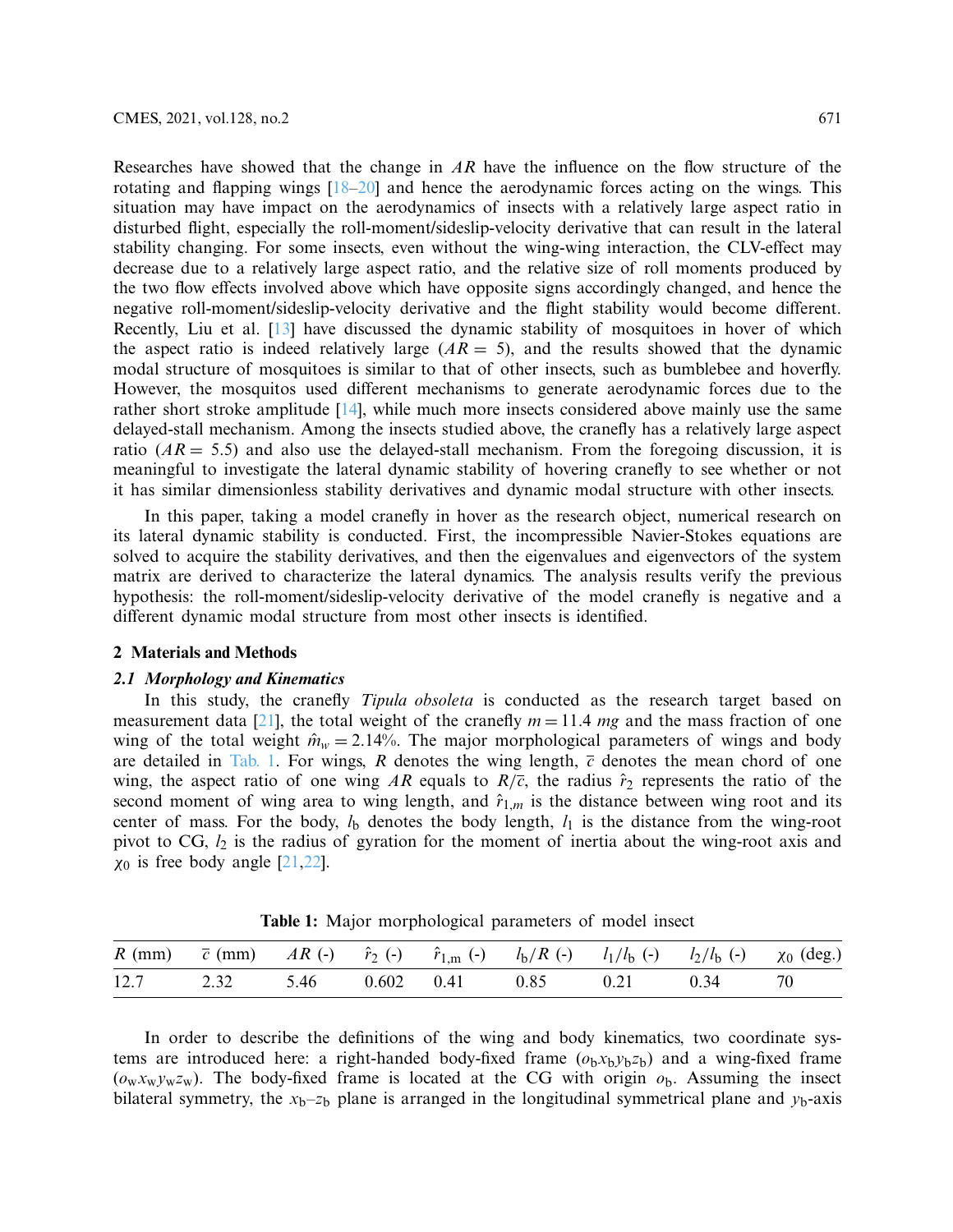points to the right. The model cranefly considered here is hovering, thus the velocity of the body is zero and body angle  $\chi$  between body axis (longitudinal blue dash-dot line) and the horizontal [\(Fig. 1A\)](#page-3-0) determines its orientation.

<span id="page-3-0"></span>

**Figure 1:** Schematics of the kinematics of model insect (A) the right-handed body-fixed frame, (B) the wing-fixed frame

The origin of the wing-fixed frame  $o_w$  is located at the wing pivot point (blue point in [Fig. 1B\)](#page-3-0). The  $x_w$ - and  $y_w$ -axes are arranged in the stroke plane with  $y_w$ -axis pointing to the side of the insect [\(Fig. 1B\)](#page-3-0). Based on the experimental measurements  $[22]$ , the wing flaps within the stroke plane when neglecting the motion of wingtip deviating from the stroke plane. Hence adopting the convention in previous studies  $[4,11,23]$  $[4,11,23]$  $[4,11,23]$  $[4,11,23]$ , the wing's motion here is defined by two angles  $\phi$  and  $\alpha$ , see [Fig. 1B.](#page-3-0)  $\phi$  is the stroke positional angle, defining the translation rotation around  $z_w$ -axis and  $\alpha$  is the angle of attack, defining the rotation around the wing-span axis  $(v<sub>w</sub>-axis)$ .

When the wing flaps to its extreme position, the stroke positional angle  $\phi$  reaches the minimum and maximum values, recorded as  $\phi_{\text{min}}$  and  $\phi_{\text{max}}$ , respectively. The stroke amplitude is denoted by the letter  $\Phi$  (=  $\phi_{\text{max}} - \phi_{\text{min}}$ ) and the mean stroke angle by the letter  $\overline{\phi}$ (=  $(\phi_{\text{max}} + \phi_{\text{min}})/2$ ). The angle of attack ( $\alpha$ ) keeps unchanged in mid-downstroke and mid-upstroke while it varies with time when the wing flips close to the extreme position. The unchanged value of  $\alpha$  in mid-downstroke and mid-upstroke herein are notated with  $\alpha_d$  and  $\alpha_u$ , respectively, and taken the supination at *k*-th stroke cycle, the variation of  $\phi$  and  $\alpha$  are represented as the following harmonic functions:

<span id="page-3-1"></span>
$$
\begin{cases}\n\phi = \overline{\phi} + \frac{\Phi}{2}\cos(2\pi ft) \\
\alpha = \alpha_{\rm d} + \frac{180^{\circ} - \alpha_{\rm d} - \alpha_{\rm u}}{\Delta t_{\rm r}} \left[ (t - t_{1}) - \frac{\Delta t_{\rm r}}{2\pi} \sin \frac{2\pi (t - t_{1})}{\Delta t_{\rm r}} \right], \quad t_{1} \le t \le t_{1} + \Delta t_{\rm r} \\
t_{1} = kT - 0.5T - 0.5\Delta t_{\rm r}\n\end{cases} (1)
$$

where f denotes the flapping frequency,  $t_1$  the time when the supination starts,  $\Delta t_r$  the duration of wing's supination and  $T = 2\Phi \hat{r}_2 R/\overline{c}$  denotes the flapping period. The time behavior of  $\alpha$ in pronation is similar to that in supination. According to Eq.  $(1)$ , it is certain that kinematic parameters  $\overline{\phi}$ ,  $\Phi$ ,  $f$ ,  $\alpha_d$ ,  $\alpha_u$  and  $\Delta t$ r should be determined to describe the flapping motion. Considering that the angles  $\phi$  and  $\alpha$  are measured with respect to the stroke plane, the stroke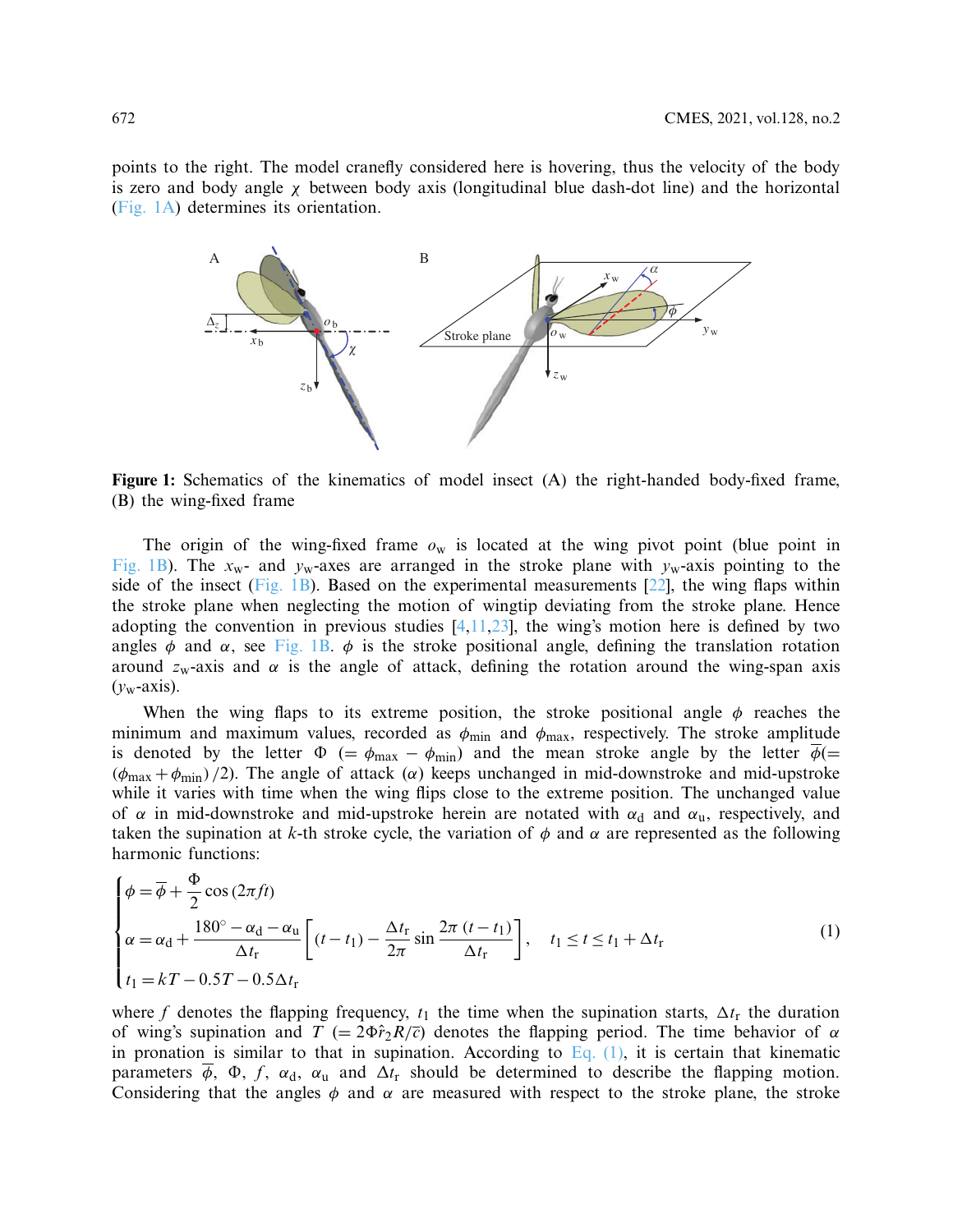plane angle  $\beta$  representing the inclination of the plane to the horizontal also needs to be given. The angle that describes the motion deviating from the stroke plane herein is ignored.

All the kinematic parameters needed to describe the motions of body and wing are detailed in [Tab. 2](#page-4-0) and determined from experimental data by Ellington [\[22\]](#page-16-4), excluding  $\overline{\phi}$ ,  $\alpha_d$  and  $\alpha_u$ . These three angles will be calculated by finding the equilibrium flight conditions (see Section 2.4), due to the difficulty in accurately measuring.

<span id="page-4-0"></span>

|  |  | f (Hz) $\Phi$ (deg.) $\Delta t_r/T$ $\overline{\phi}$ (deg.) $\alpha_d$ (deg.) $\alpha_u$ (deg.) $\beta$ (deg.) $\chi$ (deg.) |  |
|--|--|-------------------------------------------------------------------------------------------------------------------------------|--|
|  |  | 45.5 123 0.25 5.5 25.5 25.5 0 51                                                                                              |  |

**Table 2:** Kinematic parameters of model insect

## *2.2 Equations of Motion*

Referring to the earlier studies  $[3,4,8]$  $[3,4,8]$  $[3,4,8]$ , the averaged model is applied in the present study. Provided the model insect presents a relatively high wingbeat frequency, it is assumed that the flapping flier can be treated like a 6-DOF rigid body (three in translation and three in rotation) and use the mean aerodynamic forces and moments through the flapping period to represent the role of wings in aerodynamics. Therefore, the motions of model insect are expressed by the equations of motion of rigid body, commonly used for the airplane or helicopter.

For the convenience of describing the movements of model insect, the right-handed frame of reference  $(o_bx_by_bz_b)$  is used (see [Fig. 1A\)](#page-3-0); at the equilibrium flight,  $x_b-z_b$  plane is located in the longitudinal plane of symmetry with  $x<sub>b</sub>$ -axis pointing to the front and  $y<sub>b</sub>$ -axis faces towards the right [\(Fig. 2\)](#page-4-1). Similar to the handling of an airplane, the motions of the insect's body are assumed to slightly deviate from a steady, symmetric reference flight condition and all flight parameters in the equations can be written in the form of reference value plus disturbance. Using the smalldisturbance linearization theory, the lateral equations of motion can be considered in isolation from the longitudinal ones. The variable statements involved in the lateral motion are listed as follows: the motion variable *v* denotes the velocity in the  $y<sub>b</sub>$  direction; the angular velocities *p* is called the roll velocity around the  $x<sub>b</sub>$ -axis and *r* called the yaw velocity around the  $z<sub>b</sub>$ -axis; and the roll angle  $\gamma$  defines the inclination of  $y_b$ -axis against the horizontal [\(Fig. 2\)](#page-4-1).



<span id="page-4-1"></span>**Figure 2:** Definition of the lateral state variables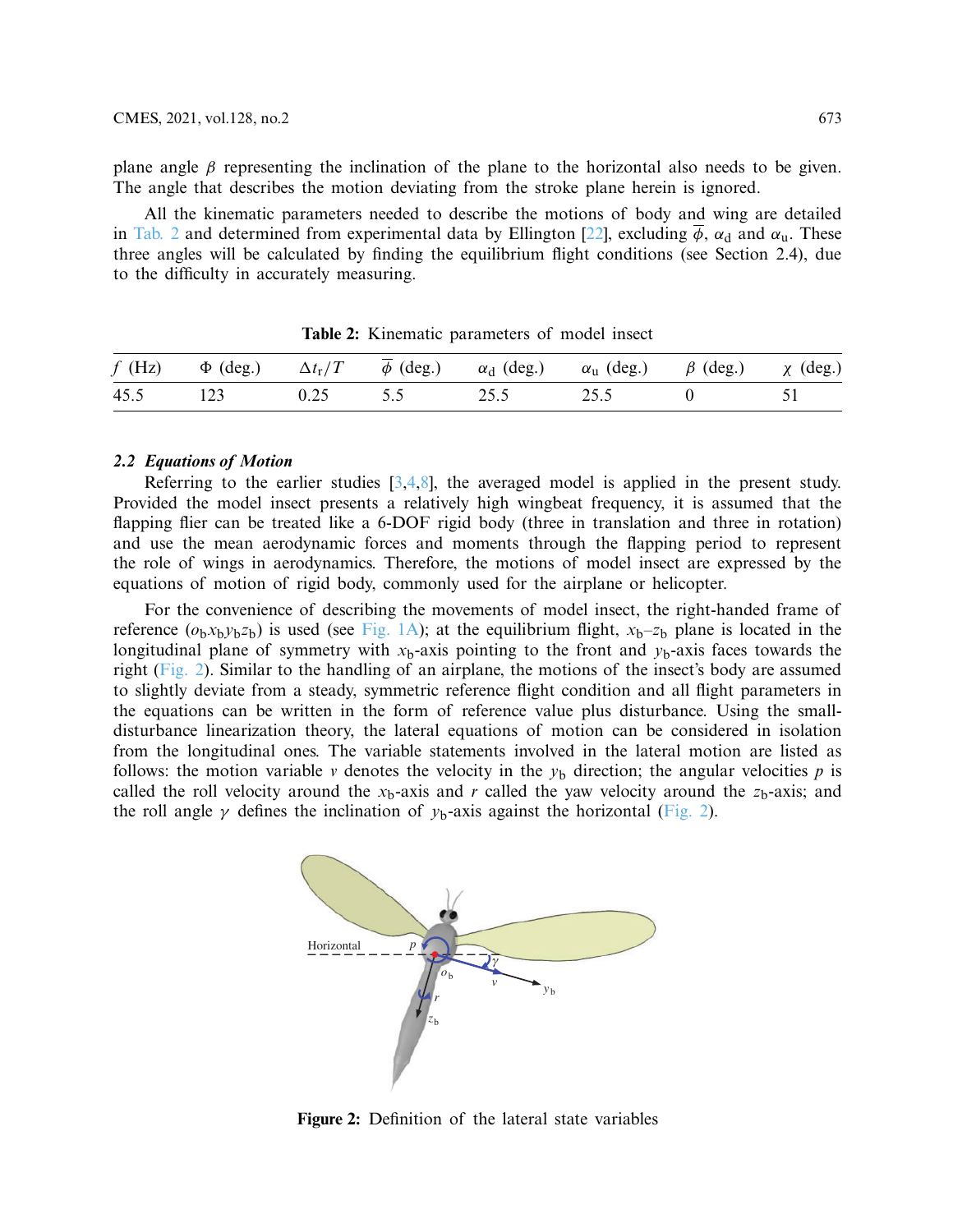For the convenience in analyzing, the components of average aerodynamic forces through the flapping period are recorded as *X*, *Y* and *Z* (forward, lateral and vertical force), respectively; and the components of average moments about the CG be *L*, *M* and *N* (roll, pitch and yaw moment), respectively. At hovering equilibrium flight,  $Y = L = N = 0$  and  $v = p = r = \gamma = 0$  ( $\gamma = 0$ ) implies that the  $y<sub>b</sub>$ -axis lies in the horizontal plane at the equilibrium reference condition), and the linearized lateral equations of motion are:

$$
\begin{bmatrix} \delta \dot{v}^+ \\ \delta \dot{p}^+ \\ \delta \dot{r}^+ \\ \delta \dot{\gamma} \end{bmatrix} = \mathbf{A} \begin{bmatrix} \delta v^+ \\ \delta p^+ \\ \delta r^+ \\ \delta \gamma \end{bmatrix}
$$
 (2)

where the matrix *A* is the stability system matrix, the prefix  $\delta$  represents the small perturbation value, the overdot "." represents differentiation with respect to time:

<span id="page-5-0"></span>
$$
\mathbf{A} = \begin{bmatrix} \frac{Y_{\text{v}}^{+}}{m^{+}} & \frac{Y_{\text{p}}^{+}}{m^{+}} & \frac{Y_{\text{r}}^{+}}{m^{+}} & g^{+} \\ \frac{I_{\text{z}}^{+} L_{\text{v}}^{+} + I_{\text{xz}}^{+} N_{\text{v}}^{+}}{I_{\text{x}}^{+} I_{\text{z}}^{+} - I_{\text{xz}}^{+2}} & \frac{I_{\text{z}}^{+} L_{\text{p}}^{+} + I_{\text{xz}}^{+} N_{\text{p}}^{+}}{I_{\text{x}}^{+} I_{\text{z}}^{+} - I_{\text{xz}}^{+2}} & 0 \\ \frac{I_{\text{x}}^{+} L_{\text{v}}^{+} + I_{\text{x}} N_{\text{v}}^{+}}{I_{\text{x}}^{+} I_{\text{z}}^{+} - I_{\text{xz}}^{+2}} & \frac{I_{\text{x}}^{+} L_{\text{p}}^{+} + I_{\text{x}}^{+} N_{\text{p}}^{+}}{I_{\text{x}}^{+} I_{\text{z}}^{+} - I_{\text{xz}}^{+2}} & 0 \\ 0 & 1 & 0 & 0 \end{bmatrix}
$$
(3)

In the matrix *A*, the symbols  $(Y_v, L_v, N_v)$ ,  $(Y_p, L_p, N_p)$ ,  $(Y_r, L_r, N_r)$  denote the stability derivatives of the aerodynamic forces (*Y*, *L* and *N*) with respect to the state variables (*v*, *p* and *r*). The superscript "+" herein denotes the dimensionless quantity; using the mean chord length  $\bar{c}$  as the characteristic length, the flapping period  $t_w$  (= 1/*f*) as the characteristic time and the mean flapping velocity  $U = 2\Phi \hat{r}_2 R f$  as the characteristic velocity, the dimensionless forms are: aerodynamic force  $Y^+ = Y/0.5 \rho U^2 S_t$  (hereafter  $S_t$  represents the total area of two wings), aerodynamic moments  $L^+ = L/0.5 \rho U^2 S_t \bar{c}$ ,  $N^+ = N/0.5 \rho U^2 S_t \bar{c}$ ; translational velocity  $v^+ = v/U$ , angular velocity  $p^+ = pt_w$ ,  $r^+ = rt_w$ ; total mass  $m^+ = m/0.5 \rho U S_t t_w$ ; the acceleration of gravity  $g^+ = gt_w/U$ ; time  $t^+ = t/t_w$ ; the moments of inertia  $I_x^+ = I_x/0.5\rho U^2 S_t \bar{c} t_w^2$ ,  $I_z^+ = I_z/0.5\rho U^2 S_t \bar{c} t_w^2$ , the product of inertia  $I_{xz}^+ = I_{xz}/0.5\rho U^2 S_t \bar{c} t_w^2$ .

The moments of inertia about  $x<sub>b</sub>$  and  $z<sub>b</sub>$ -axes and product of inertia ( $I<sub>x</sub>$ ,  $I<sub>z</sub>$  and  $I<sub>xz</sub>$ ) of the model cranefly in this study are estimated using the method similar to that of the earlier study [\[8](#page-15-10)]. For the model cranefly at hovering,  $I_x = 7.346 \times 10^{-11}$  kgm<sup>2</sup>,  $I_z = 5.509 \times 10^{-11}$  kgm<sup>2</sup>,  $I_{xz} = -4.221 \times 10^{-11}$  kgm<sup>2</sup>. Now, in order to specify the system matrix *A*, only the stability derivatives need to be determined.

#### *2.3 Flow Computation and Grid Resolution Test*

By solving the Navier–Stokes (N-S) equations, the equilibrium flight condition can be obtained, and hence the determination of stability derivatives. In this study, the identical numerical calculating method which Sun et al. [\[23\]](#page-16-5) had given the detailed description in their work is adopted for simulation and based on the artificial compressibility approach [\[24\]](#page-16-6). The earlier research result [\[25\]](#page-16-7) showed that the corrugation and deformation of wings in the flapping have little effects on aerodynamic forces, and thus the wing of model insect can be dealt with as a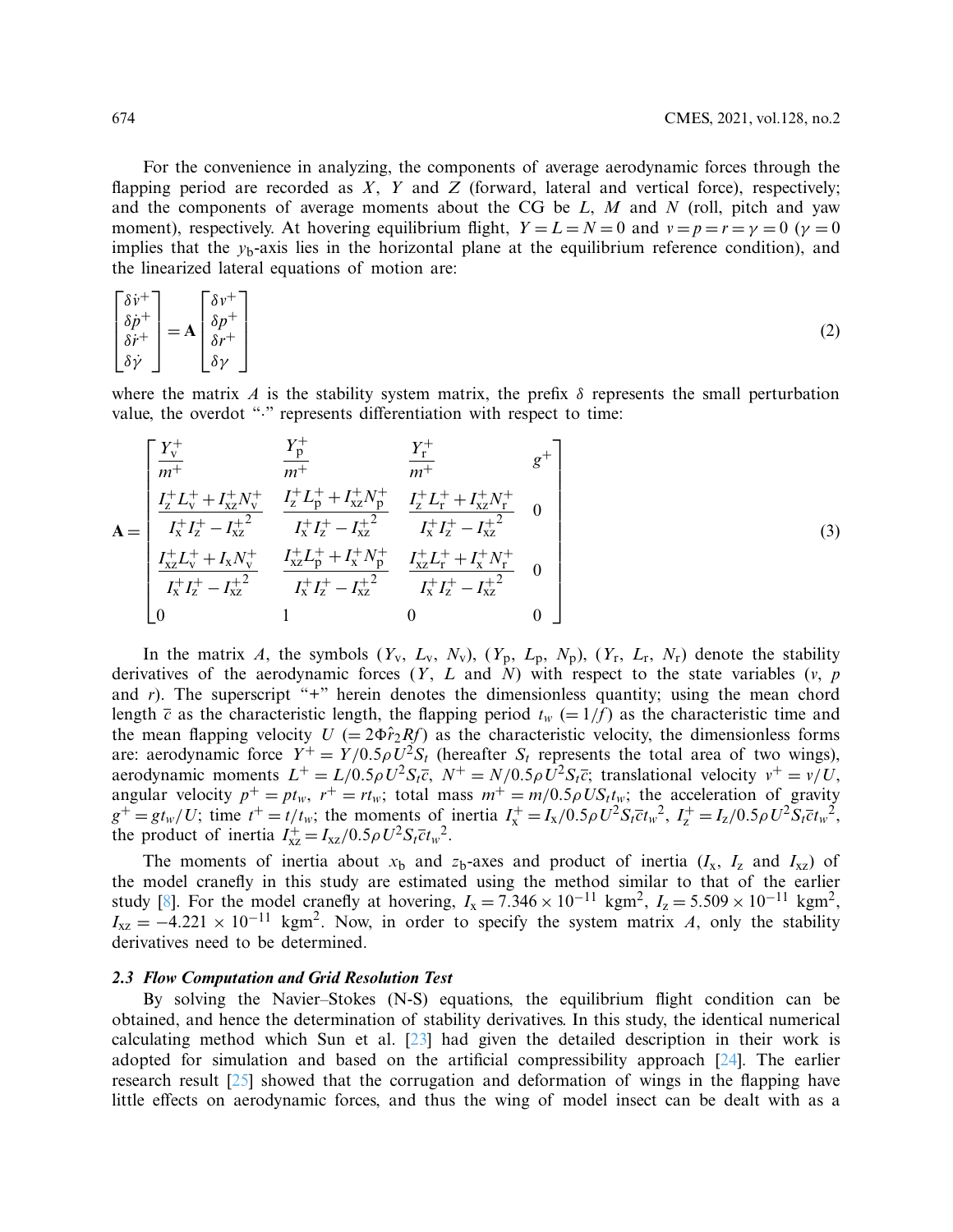rigid plate by neglecting the corrugation and deformation. By comparison with wings, the body has very low velocity near hovering and thus the aerodynamic forces and moments generated by the body are negligible; besides, the aerodynamic interference between the wings and body is so weak that it can be neglected, as well as the interference between the right and left wings [\[26](#page-16-8)]. Thus, the flow around the right and left wing can be calculated separately.

In this study, the planform of wing model used here is taken from the scanned image of the real wing  $[21]$  $[21]$  [\(Fig. 3,](#page-6-0) the solid line with an arrow indicates the pitching rotation axis). The numerical calculation program used here has been validated and used many times in previous studies (e.g., [\[8](#page-15-10)[,11](#page-15-11)[,23\]](#page-16-5)). Reynolds number (*Re*) is defined as  $Re = U\overline{c}/v$ , where the kinematic viscosity v is  $1.44 \times 10^{-5}$  m<sup>2</sup>s<sup>-1</sup> for the air and based on the morphology and kinematics data given above *Re* for the model cranefly is approximately 240.

<span id="page-6-0"></span>

**Figure 3:** The planform of the wing and portions of the grid. The inset is the sectional plane at the radius of gyration  $(\hat{r}_2)$ 

In order to make sure that the flow simulations are grid independent, three grids are used herein to conduct the grid resolution test before the simulations. The size of Grid 1 is  $25 \times 27 \times$ 34 (in the circumferential direction, the radial direction and the spanwise direction, respectively) with the first layer spacing of  $0.004\overline{c}$ . Grid 2 and Grid 3 have dimensions  $50 \times 53 \times 68$  and 100  $\times$  105  $\times$  135 with the first layer spacing of 0.002 $\overline{c}$  and 0.001 $\overline{c}$ , respectively. The computational domain size of these three grids is 20*c* away from the wing surface in the radial direction and 7*c* in the spanwise direction. The lift and drag coefficients over a single flapping cycle calculated by these three grids are showed in [Fig. 4.](#page-7-0) It can be found from [Fig. 4](#page-7-0) that the first grid refinement makes some differences in the aerodynamic force coefficients and almost no differences for the second refinement. Based on the test results, Grid 3 is chosen for the flow simulations.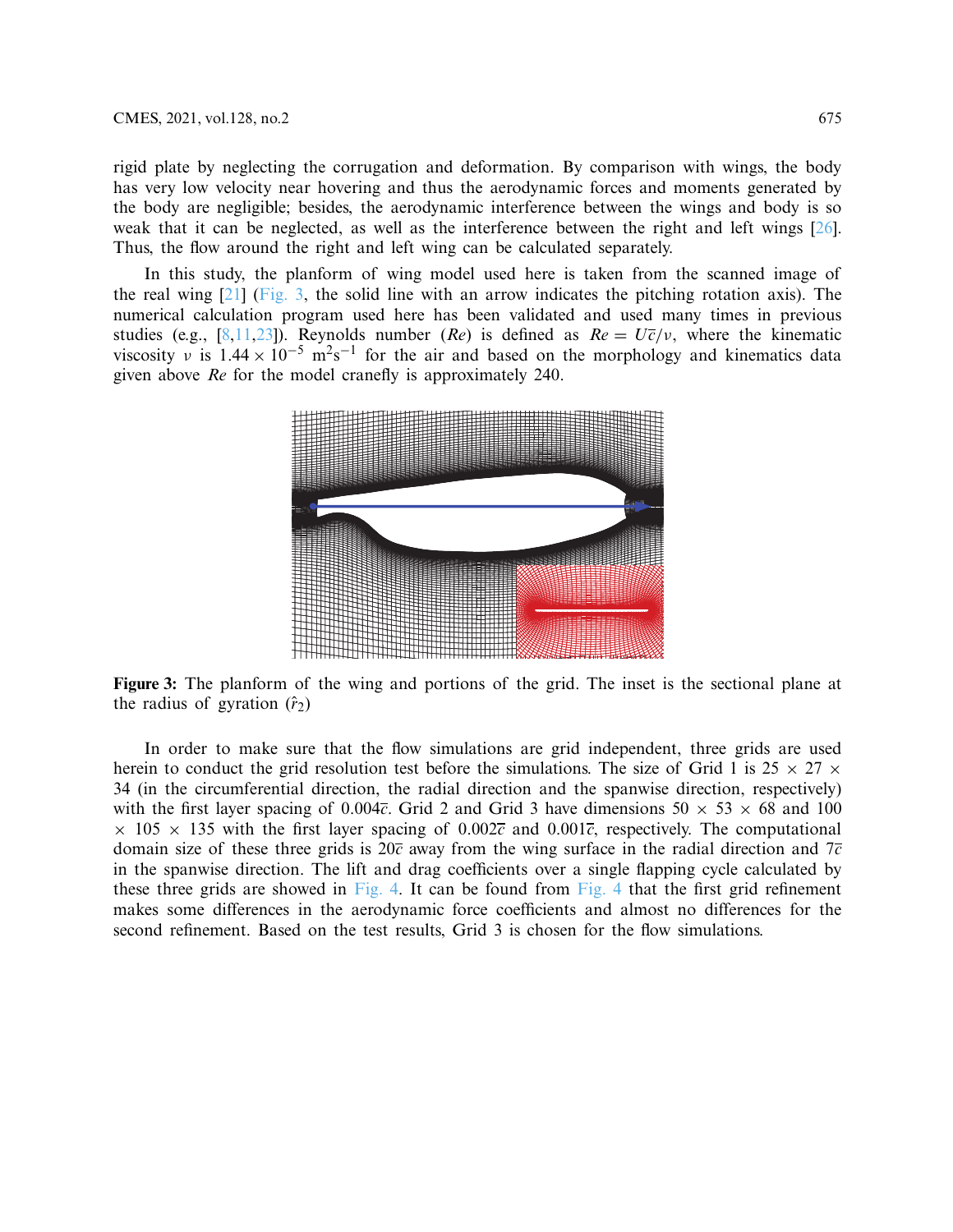<span id="page-7-0"></span>

**Figure 4:** Effects of grid density on the lift and drag coefficients over a single flapping cycle (A) for the lift coefficient and (B) for the drag coefficient

#### *2.4 Calculation of the Stability Derivatives*

As aforementioned,  $\overline{\phi}$ ,  $\alpha_d$  and  $\alpha_u$  will be calculated by satisfying the equilibrium conditions: the mean vertical force of the wings equals the weight of insect  $(Z_e = mg)$ ; the mean forward force and pitch moment equal to zero  $(X_e = 0, M_e = 0)$ . Considering the difficulty in accurately measuring wing kinematics, if the kinematics parameters of wings used for force balance are all measured data, the equilibrium conditions could not be obtained. Meanwhile, there are three equations to satisfy in equilibrium conditions, and the variation in  $\phi$  is a sensitive effect on aerodynamic moments, and the measurement errors of  $\alpha_d$  and  $\alpha_u$  are relatively large [\[27](#page-16-9)], thus these three parameters  $\overline{\phi}$ ,  $\alpha_d$  and  $\alpha_u$  are obtained by satisfying the equilibrium flight conditions, instead of from experimental data. The solution process is briefly shown in [Fig. 5,](#page-7-1) and the corresponding  $\overline{\phi}$ ,  $\alpha_d$  and  $\alpha_u$  to the equilibrium flight are listed in [Tab. 2.](#page-4-0)



<span id="page-7-1"></span>**Figure 5:** The solution process of equilibrium conditions achievements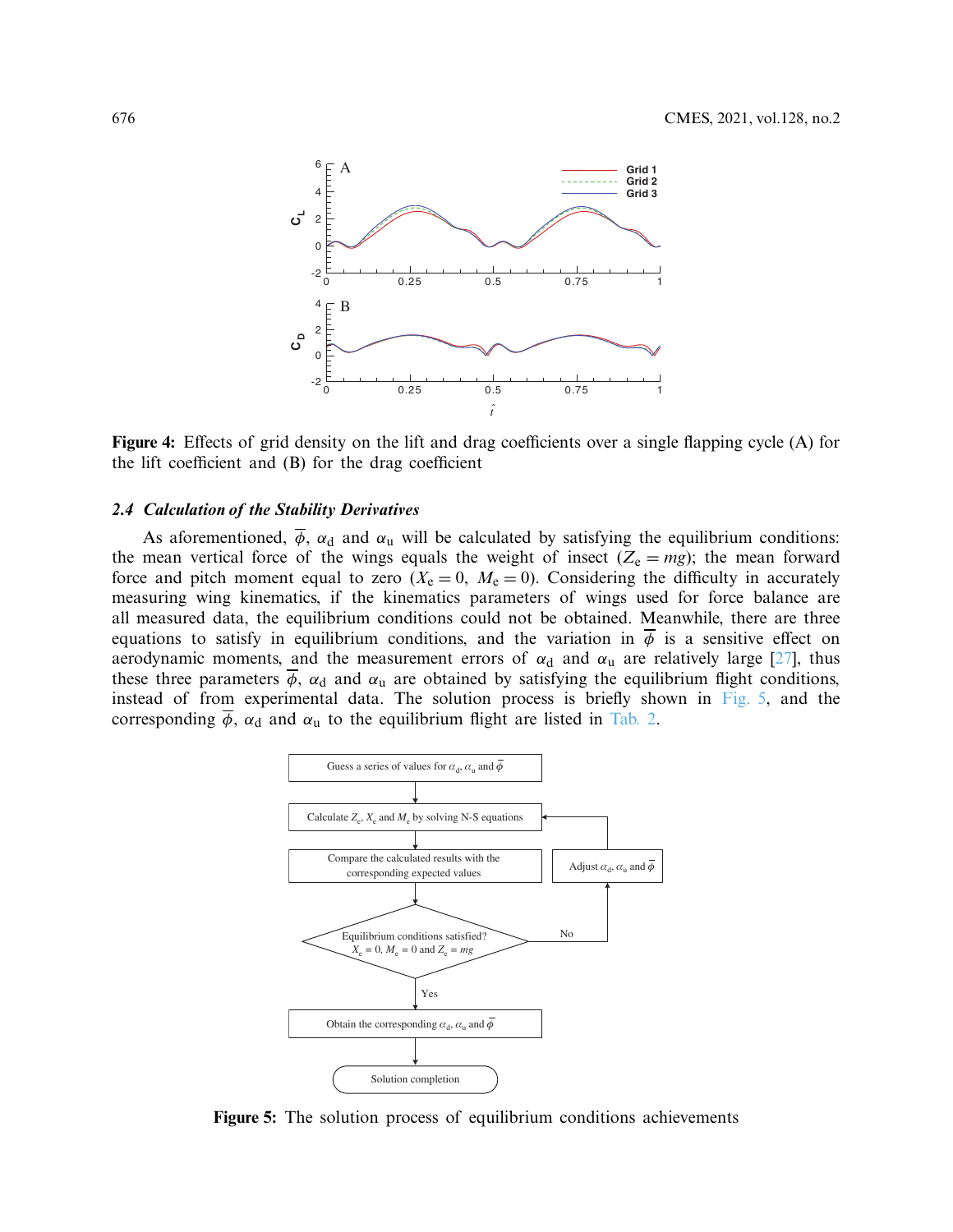Once the equilibrium flight is determined, we can use it as the reference flight state to acquire the stability derivatives. Adopting the same method as taken in the previous studies  $[8,11]$  $[8,11]$  $[8,11]$ , three series of flow computations are conducted. For each series, only one of the body velocities varies near zero whilst the others keep the reference values unchanged. Take the *v*-series as an example, the lateral translational velocity *v* is varied whilst  $p = r = \gamma = 0$ , and the varying wing-beat cycle average forces and moments are calculated; then the curves that represent the variation of average forces and moments with changes in the state variable *v* are fitted. The stability derivatives are derived from the local tangents of the fitted curves in the equilibrium state. By definition, the stability derivatives are partial derivatives, and hence represent the rates of change of forces and moments when the corresponding body velocity is varied. The *p* and *r*-series stability derivatives can be obtained by the same operation.

Once the derivatives are calculated, all the data needed in the system matrix *A* in [Eq. \(3\)](#page-5-0) are determined. Adopting the same eigenvalues and eigenvectors analysis method in previous studies [\[4](#page-15-4)[,8](#page-15-10)[,11\]](#page-15-11), the flight stability characteristics of the system are acquired from the linear small disturbance equations.

#### **3 Results and Discussion**

#### *3.1 Stability Derivatives*

As described above, on the basis of the equilibrium flight of model cranefly, the body velocities *v*, *p* and *r* vary around zero respectively and the corresponding aerodynamic forces and moments are obtained, which are shown in [Fig. 6.](#page-9-0)  $Y^+$ ,  $L^+$  and  $N^+$ , by definition, are the dimensionless quantities. The variations of aerodynamic forces and moments with body velocities for model cranefly in [Fig. 6](#page-9-0) show that, for state variables in the range of −0.15 and 0.15, the aerodynamic forces and moments vary approximately linearly with the body velocities, which indicates that the theory of small-disturbance linearization is applicable for this range. The lateral stability derivatives of hovering model cranefly, given by the slopes of the curves at the origin in [Fig. 6,](#page-9-0) are listed in [Tab. 3.](#page-9-1)

According to the results of [Tab. 3,](#page-9-1) the lateral stability derivatives  $Y_v^+$ ,  $L_p^+$  and  $N_r^+$  are negative and have large values whilst those of  $N_v^+$ ,  $Y_p^+$ ,  $N_p^+$ ,  $Y_r^+$  and  $L_r^+$  are comparatively small. The mainly stability derivatives,  $Y_{\rm v}^+$ ,  $L_{\rm p}^+$  and  $N_{\rm r}^+$ , of cranefly resemble those of dronefly [\[8](#page-15-10)], bumblebee [\[11](#page-15-11)] and hoverfly [\[15](#page-15-12)] investigated in the previous literature. The relatively large negative values of  $Y_v^+$ ,  $L_p^+$  and  $N_r^+$  indicate that the body motions mainly produce the corresponding large damping. More specifically, the lateral translational motion  $(v<sup>+</sup>)$  generates a lateral force opposite to the direction of the translation, and the roll  $(p^+)$  and yaw  $(r^+)$  motion generate a large moment in the direction opposite to the rotation. As expected,  $L_{\rm v}^+$  (roll moment induced by the lateral translation) of cranefly is negative, presenting an opposite sign to those of dronefly [\[8](#page-15-10)], bumblebee [\[11\]](#page-15-11) and hoverfly [\[15](#page-15-12)]. The negative sign of  $L_v^+$  describes the fact that the roll moment induced by the lateral translational motion  $(v<sup>+</sup>)$  causes the insect to tilt toward the opposite direction of translation, and makes the lateral dynamic stability of model cranefly different from those of other insects above. Here, for comparative purposes, the data of bumblebee extracted from the literature  $[11]$  $[11]$  are also given in [Tab. 3.](#page-9-1)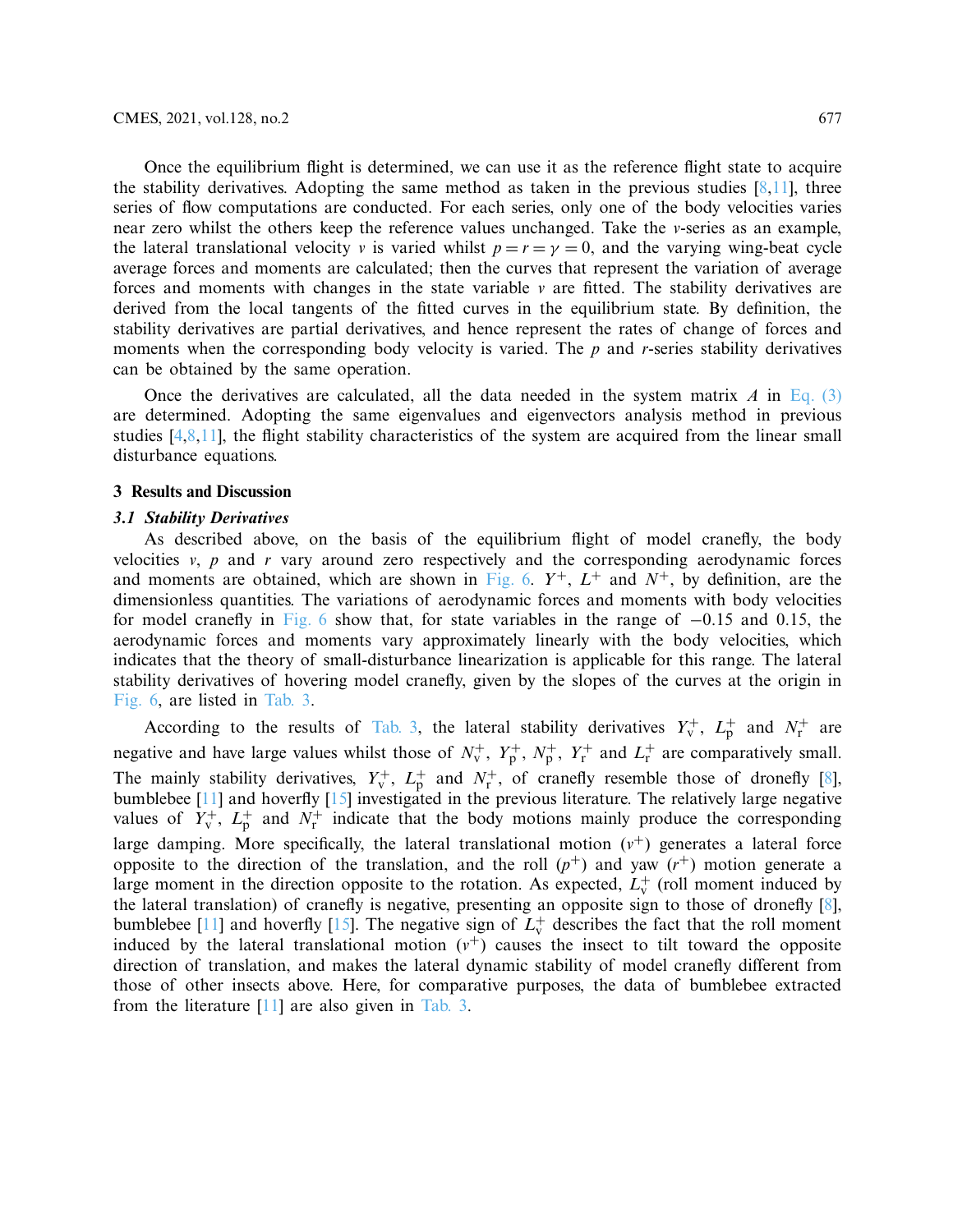

Figure 6: The variations of aerodynamic forces and moments with body velocities for model cranefly  $(A)$  for the v-series,  $(B)$  for the p-series and  $(C)$  for the r-series

<span id="page-9-0"></span>**Table 3:** Dimensionless stability derivatives

<span id="page-9-1"></span>

| ID                                                                                                                                                                    |  |  | $N_{n}^{+}$ | $Y_{\rm r}^+$ $L_{\rm r}^+$ | $N_r^+$ |
|-----------------------------------------------------------------------------------------------------------------------------------------------------------------------|--|--|-------------|-----------------------------|---------|
| Cranefly $-0.675$ $-0.967$ $0.015$ $-0.020$ $-1.094$ $-0.046$ $0.017$ $0.092$ $-1.425$<br>Bumblebee $-0.709$ 1.230 0.105 $-0.075$ 1.228 $-0.002$ 0.013 0.206 $-1.412$ |  |  |             |                             |         |

## *3.2 Generation Mechanism of Stability Derivatives*

As stated earlier, the generation of the mainly stability derivatives,  $Y_v^+$ ,  $L_p^+$  and  $N_r^+$ , of cranefly can be attributed to the damping mechanism that is similar to other insects. Here we focus on the negative derivative  $L_v^+$ , the significant difference between the model cranefly and the other insects involved above. The previous studies [\[11](#page-15-11)[,16\]](#page-15-14) of lateral dynamic stability of insects have revealed that when the insect moves laterally  $(v<sup>+</sup>)$ , the aerodynamic forces of flapping wings will be affected by the CRV-effect and CLV-effect, and the mechanism of these two effects is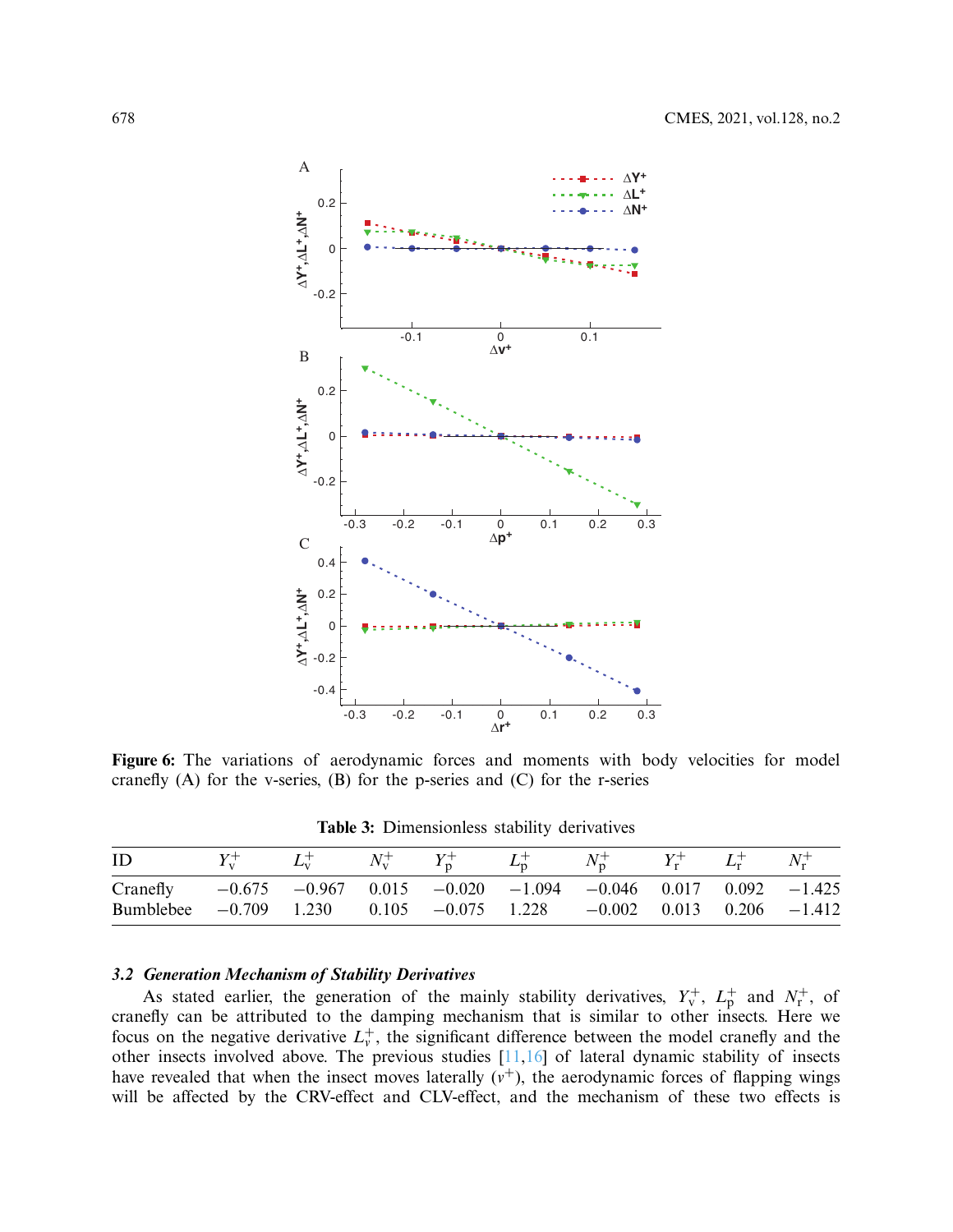summarized here. The insect sees a lateral wind when moving laterally  $(v^+)$ , and the lateral wind can be decomposed into two components in the chordwise and spanwise direction, which are herein denoted by  $v_r^+$  (=  $v^+ \sin \phi$ ) and  $v_a^+$  (=  $v^+ \cos \phi$ ), respectively. The chordwise component of lateral wind changes the relative velocity of flapping wings, causing the CRV-effect. It increases or decreases the relative velocity of flapping wings by  $|v^+ \sin \phi|$ , and the change of right and left wing are opposite and have different signs in different stages of the flapping period; this leads to a roughly opposite change in aerodynamic forces on the two contralateral wings. Meanwhile, the lateral wind in spanwise direction changes the axial velocity of LEV on flapping wings by  $v^+$  cos $\phi$ , causing the CLV-effect. During the lateral translation, one wing always sees a spanwise flow from the wing base to tip and the other from tip to base, making the axial velocity increase on the former and decrease on the latter, and hence, the concentration of LEV on two wings are different. Due to the more concentrated vortex on one wing, a larger suction pressure above the wing is produced and thus gives a higher lift, and the opposite situation happens with the other wing; this also leads to the difference in aerodynamic forces of two wings. Here takes moving to the right as an example, the CRV-effect produces a net lateral force in the opposite direction of translation  $(v^+)$  and the net lateral force induces a roll moment around the CG. Since the wing base lies above CG, the arm of lateral force is approximate as the vertical distance between the above two points  $(\Delta z)$  [\(Fig. 1\)](#page-3-0), the roll moment induced by the lateral force makes a negative contribution to  $L_v^+$ , and moreover, the negative contribution of the CRV-effect will augment with the increasing vertical distance. However, the CLV-effect produces a force couple, the roll moment of which makes a positive contribution to  $L_v^+$ . For bumblebee [\[11\]](#page-15-11) and hoverfly [\[16](#page-15-14)], the positive contribution of CLV-effect is greater than the negative counterpart of CRV-effect. Thus a positive  $L_v^+$  is obtained.

To illuminate the reason why the derivative  $L_v^+$  of model cranefly is opposite to that of model bumblebee in reference [\[11\]](#page-15-11), the results of these two model insects are compared, and two symbols  $\Delta Y_{\rm w}^+$  and  $\Delta Z_{\rm w}^+$  are introduced.  $Y_{\rm w}$  and  $Z_{\rm w}$  are the components of aerodynamic forces produced by flapping wings, lateral force along the  $y<sub>b</sub>$ -axis and vertical force along the  $z<sub>b</sub>$ -axis, respectively; the prefix  $\Delta'$  represents the difference between the disturbance motion and the corresponding equilibrium flight and the subscript '+' represents the form of dimensionless force coefficients. The time-variation of  $\Delta Y_{\rm w}^+$  and  $\Delta Z_{\rm w}^+$  over a single flapping cycle when insects moving to the right with dimensionless velocity  $v^+ = 0.15$  are showed in [Fig. 7](#page-11-0) (the data of model bumblebee is extracted from reference  $[11]$  $[11]$ ,  $\hat{i}$  is the dimensionless time). From [Figs. 7A1](#page-11-0) and [7B1,](#page-11-0) it can be seen that, under the lateral wind, the variation in  $\Delta Y_w^+$  on the wings of cranefly is identical with that of bumblebee [\[11](#page-15-11)], and  $\Delta Y_{\rm w}^+$  for each wing are negative over a single flapping cycle, making a negative cycle averaged lateral force  $\Delta Y^+$ . Although the variation tendency of  $\Delta Z_w^+$ for cranefly and bumblebee [\[11\]](#page-15-11) are the same:  $\Delta Z_{\rm w}^+$  of the right and left wing basically have a different sign in the whole wingbeat cycle and this produces a force couple around the roll axis, namely cycle averaged roll moment  $\Delta L_{\rm LFV}^{+}$ . However, there are indeed some differences in the magnitude of  $\Delta Z_w^+$  between the model cranefly and bumblebee. For bumblebee in [Fig. 7B2,](#page-11-0) during the downstroke, the magnitude of  $\Delta Z_w^+$  in the first part ( $\hat{t} \approx 0 - 0.25$ , the pale blue region) is much smaller than that in the latter part ( $\hat{t} \approx 0.25 - 0.5$ , the lavender region). Thus the net vertical force on the left and right wing points upward and downward, respectively, as depicted in [Fig. 8B,](#page-11-1) producing a force couple that makes the insect incline towards the translational direction, and the same is true for the upstroke. Hence, the net cycle averaged roll moment is positive [\[11\]](#page-15-11). Whereas, for cranefly in [Fig. 7A2,](#page-11-0) during the downstroke or upstroke, the difference in the magnitude of  $\Delta Z_{\rm w}^+$  between the first part ( $\hat{t} \approx 0-0.25$ , the pale blue region or  $\hat{t} \approx 0.5-0.75$ ) and the latter part  $(\hat{t} \approx 0.25 - 0.5$ , the lavender region or  $\hat{t} \approx 0.75 - 1$ ) is relatively small. Take the downstroke for an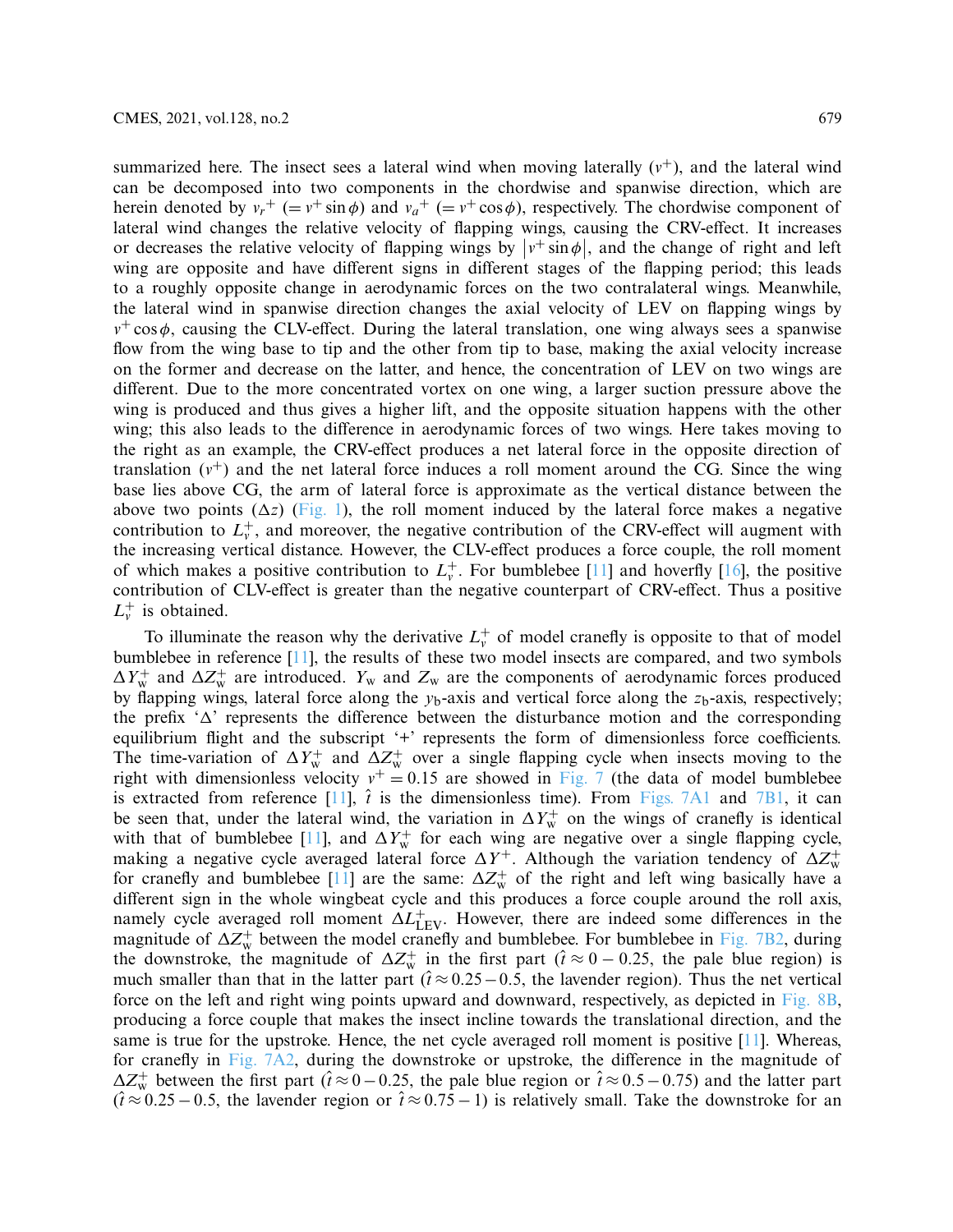example, there are few differences between the negative roll moment induced by the force couple in the first part (the pale blue) and the positive counterpart in the latter part (the lavender), as depicted in Fig.  $8A$ . The same is true for the upstroke. Thus, the net cycle averaged roll moment induced by the force couple tends to be very small, which indicates that the CLV-effect might be weakened for model cranefly, comparing with that of model bumblebee. It can be seen from the spanwise vorticity plots of the wings at three instants during the flapping cycle showing in [Fig. 9.](#page-12-0) Unlike the vorticity plots of bumblebee depicted in [Fig. 8](#page-11-1) in reference  $[11]$ , it seems like there is little difference between the LEV on the left wing and that on the right wing, indicating the comparatively weak CLV-effect for the model cranefly.



**Figure 7:** Time-variation of  $\Delta Y_w^+$  and  $\Delta Z_w^+$  at  $v^+ = 0.15$  over a single flapping cycle for the model cranefly and bumblebee (A for cranefly, B for bumblebee [\[11\]](#page-15-11); the red solid lines for right wings and the blue dashed lines for left wings). The first and latter parts of downstroke are indicated by the pale blue region and lavender region, respectively

<span id="page-11-1"></span><span id="page-11-0"></span>

**Figure 8:** Schematics of roll moments produced by the force couple during the downstroke for model cranefly and bumblebee (A) for cranefly, (B) for bumblebee; the pale blue for the first part of the downstroke and the lavender for the latter part of the downstroke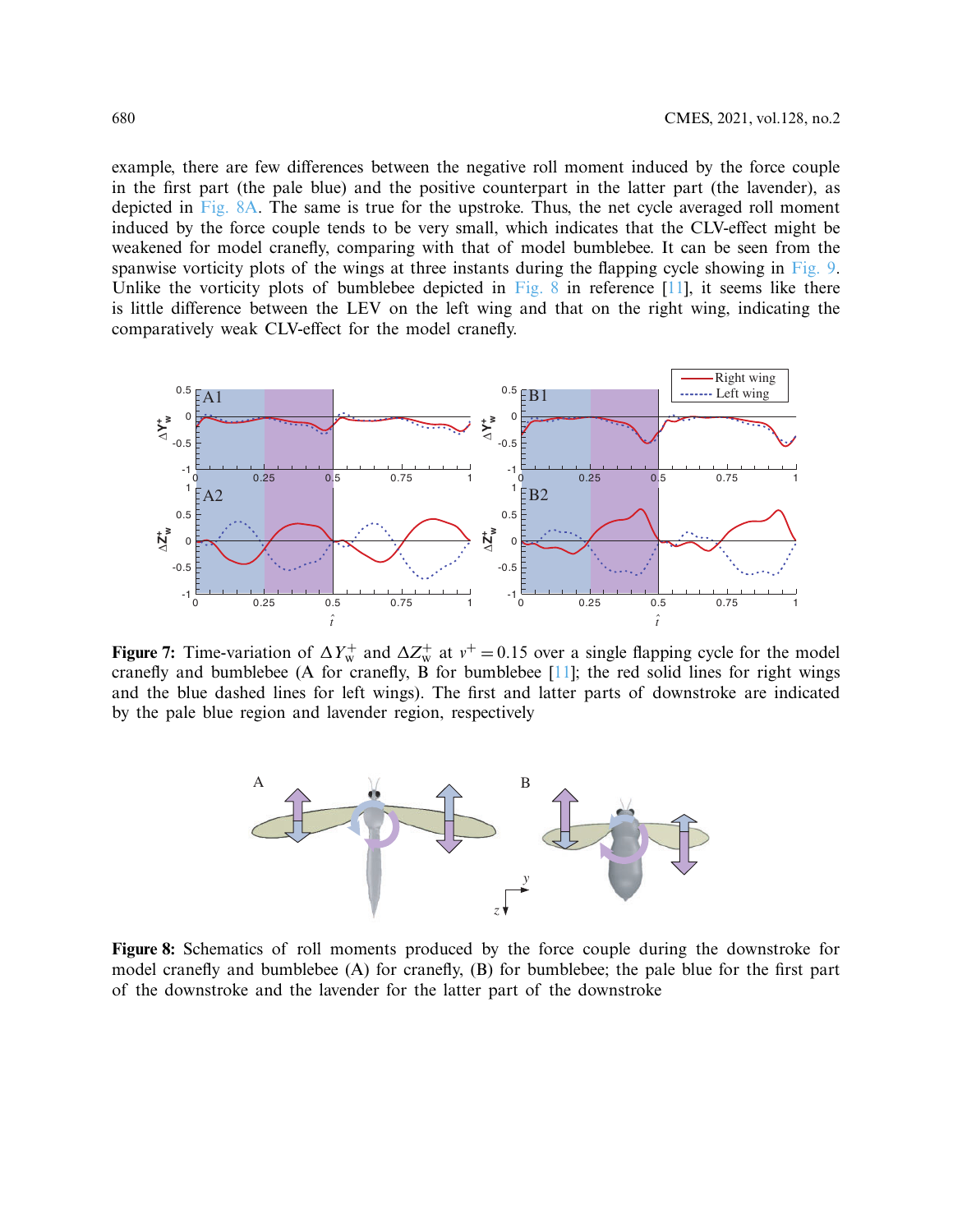<span id="page-12-0"></span>

**Figure 9:** Spanwise vorticity plots at wing sections (0.3R, 0.5R, 0.7R from wing root, respectively) when the insect moves to the right at  $v^+=0.15$ . The red and blue lines indicate the positive and negative vorticity, respectively. The magnitude of the nondimensional vorticity at the outer contour is 2 and the interval is 2

Next, the CRV-effect and CLV-effect of model cranefly and those of model bumblebee [\[11](#page-15-11)] will be quantitatively compared. Still take insects move to the right at  $v^+=0.15$  as an example, the cycle averaged lateral force  $(\Delta Y^+)$ , the dimensionless vertical distance  $(\Delta z^+)$ , the cycle averaged roll moment of the lateral force  $(\Delta L_{\text{RV}}^+, \Delta L_{\text{RV}}^+ = \Delta z^+ \times \Delta Y^+)$  and of the couple  $(\Delta L_{\text{LEV}}^+)$ , and the total roll moment  $(\Delta L^+$ ,  $\Delta L^+ = \Delta L_{RV}^+ + \Delta L_{LEV}^+$ ) are listed in [Tab. 4](#page-12-1) (the related data of bumblebee is extracted from reference [\[11\]](#page-15-11)). Comparing two sets of data in [Tab. 4,](#page-12-1) the values of  $\Delta z^+$  and  $\Delta Y^+$  of model cranefly are equivalent to those of model bumblebee, thus the negative  $\Delta L_{\text{RV}}^+$  $\Delta T$  of model etailer are equivalent to those of model bumblebee, thus the hegative  $\Delta L_{\text{RV}}$  of cranefly and that of bumblebee are about the same. However, the roll moment induced by the CLV-effect  $(\Delta L_{\rm{LEV}}^{+})$  of cranefly is much smaller than that of bumblebee, indicating that the CLV-effect decreased for model cranefly and caused the total roll moment Δ*L*+ be negative.

<span id="page-12-1"></span>**Table 4:** The vertical distance  $(\Delta z^+)$ , mean lateral force  $(\Delta Y^+)$ , roll moment of the lateral force ( $\Delta L_{\text{RV}}^{+}$ ), force-couple ( $\Delta L_{\text{LEV}}^{+}$ ) and total roll moment ( $\Delta L_{\text{UV}}^{+}$ ) of the model insect at  $v^{+} = 0.15$ 

| ID        | $\Delta \tau$ | $\Lambda V^+$ | $\Delta L^{\pm}_{\rm RV}$ | $\Delta L_{\rm{LEV}}$ |          |
|-----------|---------------|---------------|---------------------------|-----------------------|----------|
| Cranefly  | 0.92          | $-0.11$       | $-0.101$                  | $0.027\,$             | $-0.074$ |
| Bumblebee | 0.95          | $-0.14$       | $-0.133$                  | 0.242                 | 0.109    |

According to the results of analysis above, under the side wind, for the model cranefly, the CLV-effect is weaker than the CRV-effect, meaning the positive contribution given by the CLVeffect is small; thus, the net roll moment is negative, and hence the negative derivative  $L_v^+$ .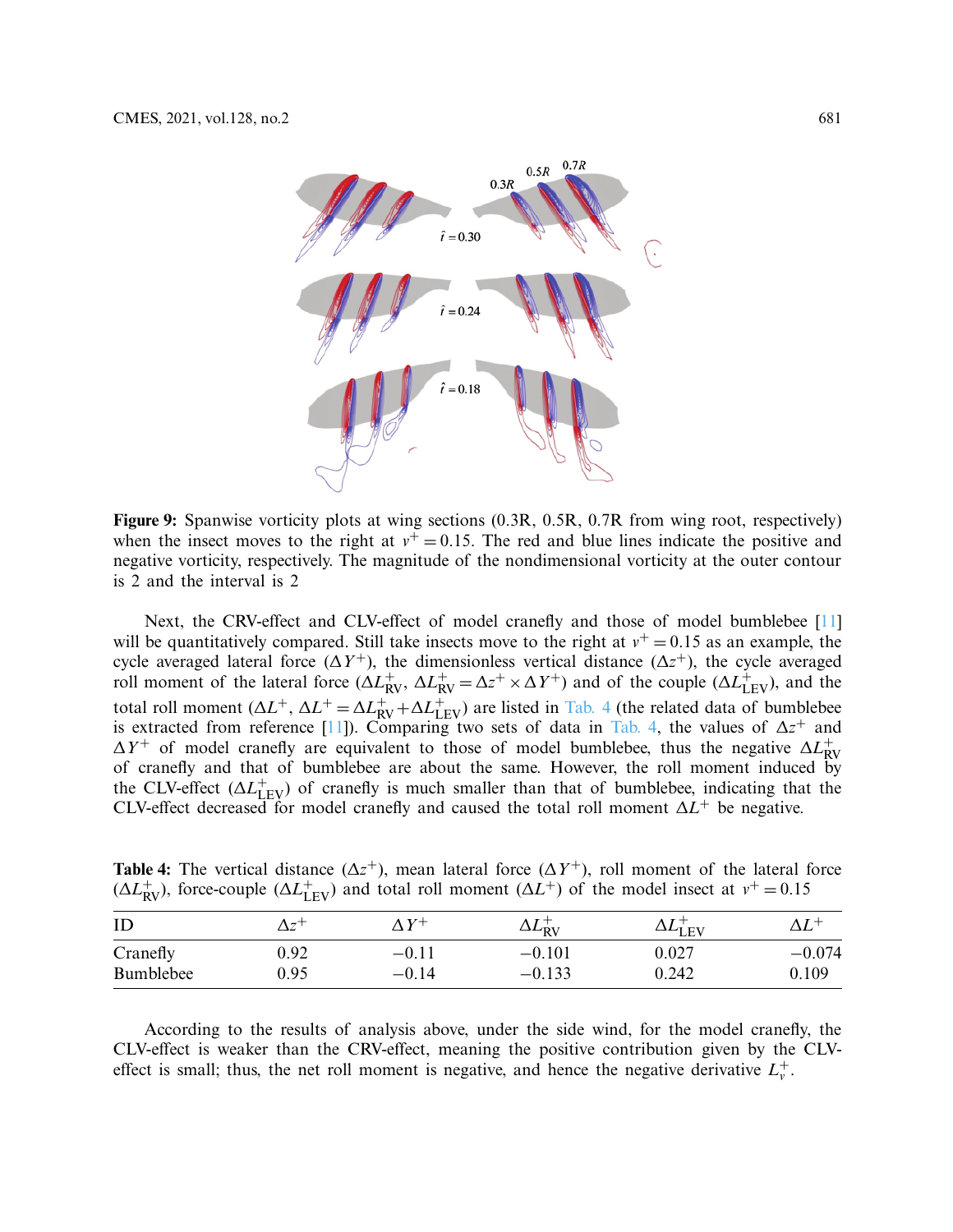#### *3.3 Stability Properties*

In this section, the lateral stability properties of the hovering model cranefly are investigated here with the stability derivatives and morphological data given above. Based on the averaging theorem, the dynamic stability could be examined via the eigenvalues and eigenvectors of its matrix *A*. For the model cranefly, the results of eigenvalues and eigenvectors showed in [Tab. 5](#page-13-0) indicate three lateral motion modes.

<span id="page-13-0"></span>

| Mode                     | Eigenvalues        | Eigenvectors           |                       |                        |                    |  |  |
|--------------------------|--------------------|------------------------|-----------------------|------------------------|--------------------|--|--|
|                          |                    | $\delta v^+$           | $\delta p^+$          | $\delta r^+$           | $\delta \nu$       |  |  |
| $Model(\lambda_1)$       | $-1.079$           | $0.144(180^{\circ})$   | $1.079(180^{\circ})$  | $0.639(180^{\circ})$   | $1.000(0^{\circ})$ |  |  |
| Mode2( $\lambda_{2,3}$ ) | $0.008 \pm 0.343i$ | $0.410(-77.4^{\circ})$ | $0.343(88.7^{\circ})$ | $0.042(-31.8^{\circ})$ | $1.000(0^{\circ})$ |  |  |
| Mode $3(\lambda_4)$      | $-5.701$           | $0.030(180^{\circ})$   | $5.701(180^{\circ})$  | $7.303(0^{\circ})$     | $1.000(0^{\circ})$ |  |  |

**Table 5:** Eigenvalues and eigenvectors

Mode 1 corresponds to a stable subsidence mode with a negative real eigenvalue  $(\lambda_1)$ . In this natural mode, the motion is a combination of  $\delta v^+$ ,  $\delta p^+$  and  $\delta r^+$ , and the magnitudes of  $\delta v^+$  and  $\delta r^+$  is much smaller than that of  $\delta p^+$ , while the phase angle of three of them are the same. Mode 2 has a pair of complex conjugate eigenvalues with positive real part  $(\lambda_{2,3})$ , indicating an unstable oscillatory mode, in which the dominate state variables are  $\delta v^+$  and  $\delta p^+$ , and the motion of  $v^+$ is in antiphase with that of  $p^+$ . Noted that the positive real part is very small, the instability of the unstable oscillatory mode is quite weak, which could be seen from the characteristic time constant of Mode 2. Here, for the weakly unstable mode, the time for the initial disturbance to double  $t_{\text{double}}$  ( $t_{\text{double}} = 0.693/\hat{n}$ ,  $\hat{n}$  is the real part of the complex eigenvalue) is up to tens of times of wingbeat period, meaning it would take a relatively long time to double the amplitude. Mode 3 also corresponds to a negative real eigenvalue  $(\lambda_4)$ , but a large magnitude compared to that of eigenvalue  $\lambda_1$ , resulting in that the stable subsidence mode would converge faster with an extraordinary small time constant to reach half the value of initial disturbance. In this natural mode of motion, the main state variables are  $\delta p^+$  and  $\delta r^+$ , which are out of phase.

It can be seen from the above analysis that, comparing with the hovering bumblebee model [\[11\]](#page-15-11), the modal structure of cranefly is different. Due to the weakly unstable mode, the lateral dynamics of hovering cranefly model is close to neutrally stable. Xu et al. [\[16\]](#page-15-14) reported that the weakly unstable mode is chiefly due to the derivative  $L_v^+$ . Here, the sign of the derivative  $L_v^+$ is inverted from positive to negative (for bumblebee [\[11](#page-15-11)], the sign of  $L_v^+$  is positive); additionally, if the derivative  $L_v^+$  is changed to be a larger positive value, and the other derivatives in the system matrix remained unchanged, the recalculated eigenvalues would be similar with those of bumblebee [\[11](#page-15-11)].

#### *3.4 Discussion on the Stability Characterization*

In the literatures, different aerodynamic models with different fidelity levels, the quasi-steady model  $[7,9,12,17]$  $[7,9,12,17]$  $[7,9,12,17]$  $[7,9,12,17]$  and the CFD method  $[8,11,13,16]$  $[8,11,13,16]$  $[8,11,13,16]$  $[8,11,13,16]$ , are commonly applied to acquire the stability derivatives and identify the dynamic stability for various hovering insects in the lateral direction. This section focuses on comparisons of the lateral stability characteristics in this paper and some previous studies.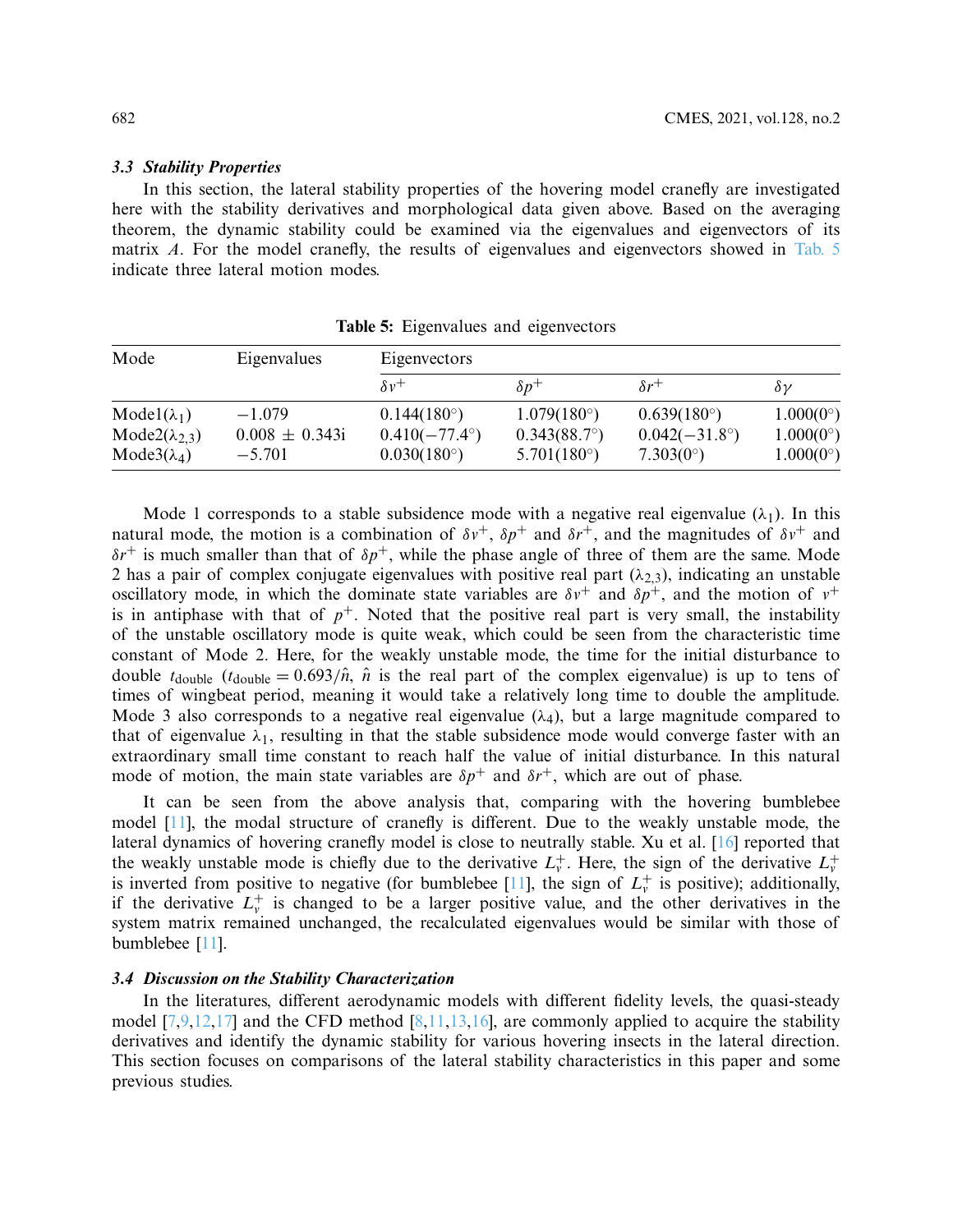For the quasi-steady aerodynamic models, the lateral motion of hovering insects is stable due to the negative roll moment derivative  $[7,9,12,17]$  $[7,9,12,17]$  $[7,9,12,17]$  $[7,9,12,17]$  $[7,9,12,17]$ . Herein the sign of the roll moment derivative for hovering cranefly is also negative, and the dynamic modal structure includes one weakly unstable oscillatory mode. In other words, the lateral motion of hovering cranefly can be considered as nearly neutral. The recent study [\[17\]](#page-16-0) has pointed that the wing-wing interaction has the effect on the roll moment derivative, which can turn to be negative compared with the case without the wing-wing interaction and stabilize the hovering hawkmoth in lateral. Considering that the flows around the right and left wing herein are calculated separately, therefore, the value of the negative roll moment derivative  $L_v^+$  of hovering cranefly may become larger if the wing-wing interaction is taken into account. When changing the derivative  $L_v^+$  from  $-0.967$  to  $-1.230$  artificially (the absolute value is equal to that of the roll moment derivative of bumblebee, shown in [Tab. 3\)](#page-9-1), the recalculated eigenvalues are  $-1.099$ , 0.023  $\pm$  0.384i and  $-5.739$ . Therefore the dynamic modal structure of hovering cranefly remains the same.

For the previous CFD studies, the dynamic modal structure of cranefly, including one weakly unstable oscillatory mode and two subsidence modes, is different from those of hovering drone-fly [\[8\]](#page-15-10), bumblebee [\[11\]](#page-15-11) and mosquito [\[13\]](#page-15-3), while similar to that of hovering honeybee [\[16\]](#page-15-14). The reason for the difference has been briefly discussed in the above section, which is the derivative  $L_v^+$  with different sign (for dronefly [\[8\]](#page-15-10), bumblebee [\[11](#page-15-11)] and mosquito [\[13\]](#page-15-3), the signs of  $L_v^+$ are positive) causing the modal structure to change. However, the signs of derivative  $L_v^+$  of hovering honeybee and cranefly are both negative, thus the same modal structures are possessed. When insects moving laterally, the CLV-effect and the CRV-effect make positive and negative contributions on the derivative  $L_v^+$ , respectively, the relative strength of which determined the sign of the derivative. For hovering dronefly, bumblebee and mosquito, the CLV-effect is stronger than the CRV-effect, meaning the positive roll moment is bigger than the negative roll moment, and hence the positive derivative  $L_v^+$  [\[8](#page-15-10)[,11](#page-15-11)[,13](#page-15-3)]. For hovering honeybee, it is the relatively large vertical distance  $(\Delta z^+)$  that enhanced the CRV-effect, which makes the negative contribution bigger on the derivative  $L_v^+$  [\[16](#page-15-14)]. For hovering cranefly, the previous comparative analysis in Section 3.2 has pointed that the CLV-effect is weaker, meaning the positive contribution is smaller. Thus, the net roll moment is negative, and hence the negative derivative  $L_v^+$ . Note that the aspect ratio of cranefly  $(AR = 5.5)$  is relatively large and the Reynolds number  $(Re = 240)$  is relatively small, and the different morphological parameter and Reynolds number could have an impact on the aerodynamic characteristics, and further influence the CLV-effect. Although the aspect ratio of the mosquitoes is also relatively large  $(AR = 5)$ , they use different aerodynamic mechanisms due to the rather short stroke amplitude [\[14](#page-15-9)] while much more insects use the same delayed-stall mechanism. Thus, for insects using the delayed-stall mechanism, when the lateral winds acting on the flapping wings, the influence on the CLV-effect made by the different morphological and kinematic parameters (Reynolds number) still unclear and need further investigation.

#### **4 Conclusions**

(1) This paper investigated the lateral dynamics of a model cranefly in hover. The lateral disturbance motion of model cranefly in hover consists of three natural modes, and the flight in lateral is nearly neutral, that is different from most other insects.

(2) The neutral stability is chiefly due to the stability derivative  $L_v^+$ , the sign of which is negative, quite different from most other insects. When model cranefly moving laterally, the relative strength of the two flow effects acting on the flapping wings simultaneously is different from that of bumblebee, and the CLV-effect is weaker than the CRV-effect, meaning the magnitude of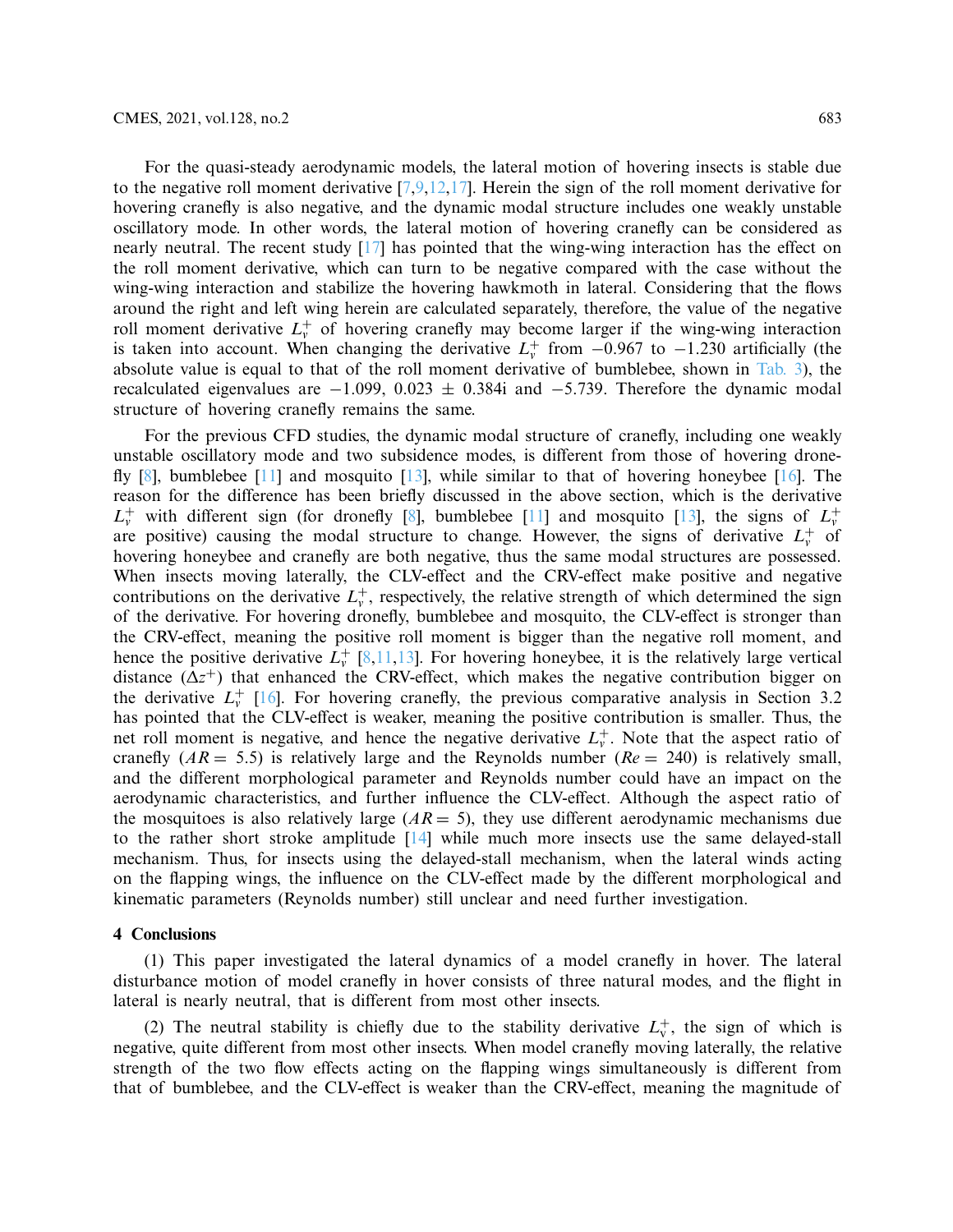positive roll moment contributed by the CLV-effect is much smaller than the negative counterpart contributed by the CRV-effect, thus the sign of derivative  $L_v^+$  is inverted from normal positive to negative.

(3) The stability analysis on model cranefly shows that, during normal-hovering flight, the stability property of lateral disturbance motions is not as robust as that of longitudinal motion, and owing to the opposite sign of  $L_v^+$ , insects with different morphological and kinematic parameters in the natural world may possess different modal structure and stability characteristics.

**Funding Statement:** This work was supported by grants from the National Natural Science Foundation of China (Nos. 11802262 and 11502228).

**Conflicts of Interest:** The authors declare that they have no conflicts of interest to report regarding the present study.

#### **References**

- <span id="page-15-0"></span>1. Taha, H. E., Hajj, M. R., Nayfeh, A. H. (2012). Flight dynamics and control of flapping-wing MAVs: A review. *Nonlinear Dynamics, 70(2),* 907–939. DOI [10.1007/s11071-012-0529-5.](http://dx.doi.org/10.1007/s11071-012-0529-5)
- <span id="page-15-1"></span>2. Sun, M. (2014). Insect flight dynamics: Stability and control. *Reviews of Modern Physics, 86(2),* 615–646. DOI [10.1103/RevModPhys.86.615.](http://dx.doi.org/10.1103/RevModPhys.86.615)
- <span id="page-15-2"></span>3. Taylor, G. K., Thomas, A. L. R. (2003). Dynamic flight stability in the desert locust Schistocerca gregaria. *Journal of Experimental Biology, 206(16),* 2803–2829. DOI [10.1242/jeb.00501.](http://dx.doi.org/10.1242/jeb.00501)
- <span id="page-15-4"></span>4. Sun, M., Xiong, Y. (2005). Dynamic flight stability of a hovering bumblebee. *Journal of Experimental Biology, 208(3),* 447–459. DOI [10.1242/jeb.01407.](http://dx.doi.org/10.1242/jeb.01407)
- 5. Sun, M., Wang, J. K., Xiong, Y. (2007). Dynamic flight stability of hovering insects. *Acta Mechanica Sinica, 23(3),* 231–246. DOI [10.1007/s10409-007-0068-3.](http://dx.doi.org/10.1007/s10409-007-0068-3)
- <span id="page-15-5"></span>6. Faruque, I., Humbert, J. S. (2010). Dipteran insect flight dynamics. Part 1 longitudinal motion about hover. *Journal of Theoretical Biology, 264(2),* 538–552. DOI [10.1016/j.jtbi.2010.02.018.](http://dx.doi.org/10.1016/j.jtbi.2010.02.018)
- <span id="page-15-13"></span>7. Faruque, I., Humbert, J. S. (2010). Dipteran insect flight dynamics. Part 2: Lateral-directional motion about hover. *Journal of Theoretical Biology, 265(3),* 306–313. DOI [10.1016/j.jtbi.2010.05.003.](http://dx.doi.org/10.1016/j.jtbi.2010.05.003)
- <span id="page-15-10"></span>8. Zhang, Y., Sun, M. (2010). Dynamic flight stability of a hovering model insect: Lateral motion. *Acta Mechanica Sinica, 26(2),* 175–190. DOI [10.1007/s10409-009-0303-1.](http://dx.doi.org/10.1007/s10409-009-0303-1)
- <span id="page-15-6"></span>9. Cheng, B., Deng, X. (2011). Translational and rotational damping of flapping flight and its dynamics and stability at hovering. *IEEE Transactions on Robotics, 27(5),* 849–864. DOI [10.1109/TRO.2011.2156170.](http://dx.doi.org/10.1109/TRO.2011.2156170)
- <span id="page-15-7"></span>10. Mou, X., Sun, M. (2012). Dynamic flight stability of a model hoverfly in inclined-stroke-plane hovering. *Journal of Bionic Engineering, 9(3),* 294–303. DOI [10.1242/jeb.054874.](http://dx.doi.org/10.1242/jeb.054874)
- <span id="page-15-11"></span>11. Xu, N., Sun, M. (2013). Lateral dynamic flight stability of a model bumblebee in hovering and forward flight. *Journal of Theoretical Biology, 319,* 102–115. DOI [10.1016/j.jtbi.2012.11.033.](http://dx.doi.org/10.1016/j.jtbi.2012.11.033)
- <span id="page-15-8"></span>12. Kim, J. K., Han, J. S., Lee, J. S., Han, J. H. (2015). Hovering and forward flight of the hawkmoth Manduca sexta: Trim search and 6-DOF dynamic stability characterization. *Bioinspiration & Biomimetics, 10(5),* 56012. DOI [10.1088/1748-3190/10/5/056012.](http://dx.doi.org/10.1088/1748-3190/10/5/056012)
- <span id="page-15-3"></span>13. Liu, L., Sun, M. (2019). Dynamic flight stability of hovering mosquitoes. *Journal of Theoretical Biology, 464,* 149–158. DOI [10.1016/j.jtbi.2018.12.038.](http://dx.doi.org/10.1016/j.jtbi.2018.12.038)
- <span id="page-15-9"></span>14. Bomphrey, R. J., Nakata, T., Phillips, N., Walker, S. M. (2017). Smart wing rotation and trailing-edge vortices enable high frequency mosquito flight. *Nature, 544(7648),* 92–95. DOI [10.1038/nature21727.](http://dx.doi.org/10.1038/nature21727)
- <span id="page-15-12"></span>15. Xu, N., Sun, M. (2014). Lateral dynamic flight stability of a model hoverfly in normal and inclined strokeplane hovering. *Bioinspiration & Biomimetics, 9(3),* 36019. DOI [10.1088/1748-3182/9/3/036019.](http://dx.doi.org/10.1088/1748-3182/9/3/036019)
- <span id="page-15-14"></span>16. Xu, N., Sun, M. (2014). Lateral flight stability of two hovering model insects. *Journal of Bionic Engineering, 11(3),* 439–448. DOI [10.1016/s1672-6529\(14\)60056-1.](http://dx.doi.org/10.1016/s1672-6529(14)60056-1)